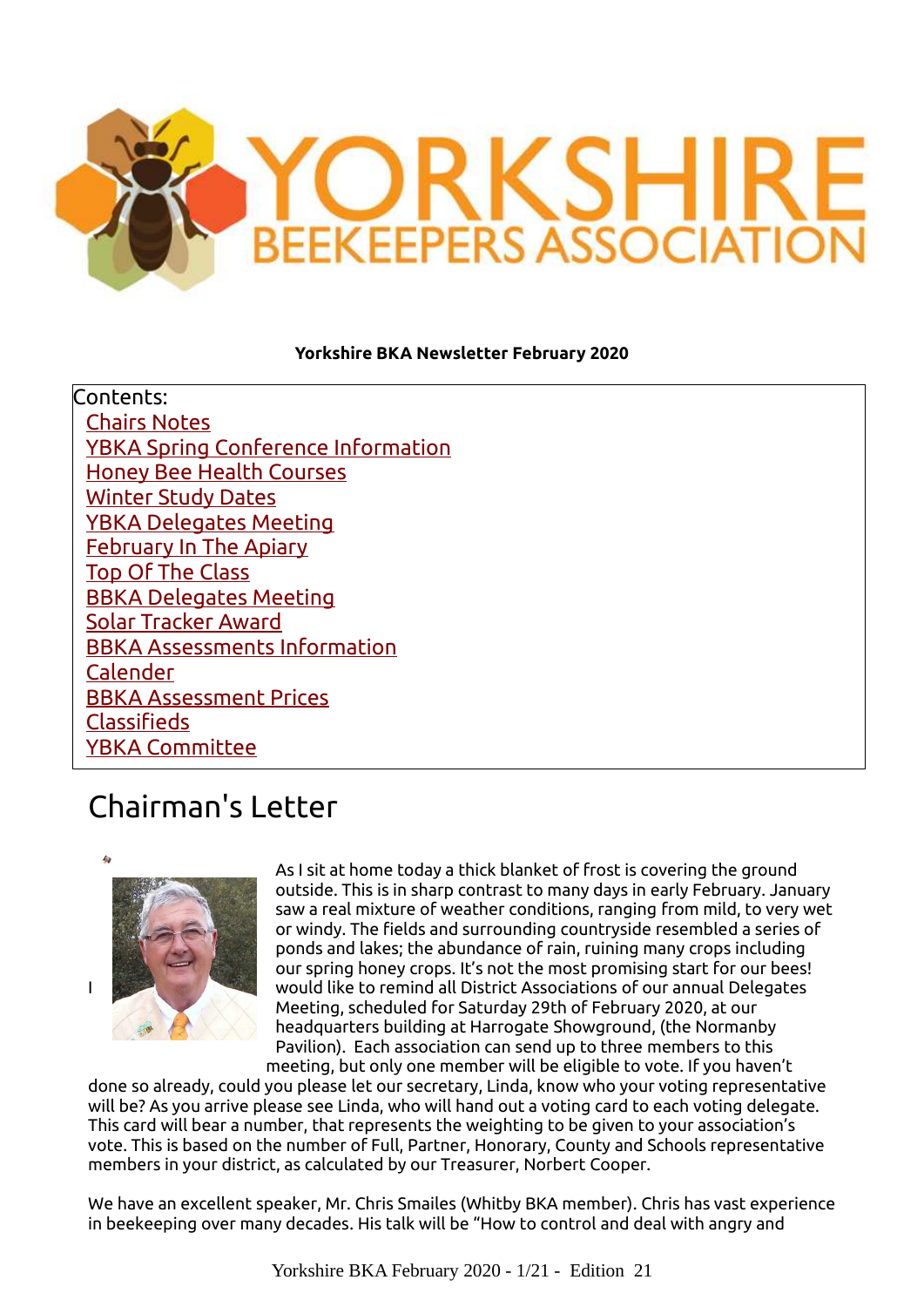aggressive bees". A complimentary buffet will be served for all attendees. Again, if you haven't already done so, please make Linda aware of any special dietary needs and we will try to accommodate you. Looking forward to a good, constructive, meeting; including your steers for our Education Officer, Claire McGettigan, about training needs identified in the districts. I know that Claire has some information to share about events already planned for 2020, so far.

A reminder also that we have taken on board the comments of many of our members who were dissatisfied with the Manor Academy as our Spring Conference venue. After much discussion we have arranged rooms at the Yorkshire Agricultural Society's own pavilions at the Great Yorkshire Showground, Harrogate. This is a superb venue, as I'm sure you will all agree when you attend. The conference will take place on Saturday 18th of April 2020.

We have three excellent speakers for the day's event. Our main speaker Gerry Collins NDB, will be supported by Tony Jefferson and Jim Pearson. A full programme for the event, with details of how to pay for tickets (£25 per head, including a buffet lunch) and a location map, appears elsewhere in this newsletter and on the YBKA website.

I am also able to announce that EH Thornes (Beehives) Ltd., will be coming along with a good range of their excellent products for members to purchase on the day, or to collect as a preorder. I am told that wax exchange will also be available. Northern Bee Books will be in attendance with a wide range of literature about bees and plants, for you to buy. We are currently awaiting confirmation about a trade stand selling bee-friendly plants and seeds.

This Conference is open to all beekeeping associations and is not restricted to YBKA members. We are hoping for a great turn out at our new venue, so check our website and book early to ensure a place.

Dave Shannon

Y.B.K.A Chairman.

## <span id="page-1-0"></span>**YBKA Spring Conference and Reunion YAS Pavilions Complex 18th April 2020 (08.30 am arrival)**

[Note: the venue is at the main GYS YELLOW entrance, near Sainsburys] The theme of the 2020 Spring Conference event is SIMPLE, PRACTICAL, BEEKEEPING

The YBKA Conference Organising Group aims to provide an event that develops themes from previous events and allows enough time to address questions. We also hope the new, enhanced, venue will be experienced as a more comfortable and convenient location. The 2020 event has been organised with the help, generosity and assistance of the Yorkshire Agricultural Society

(YAS)

Timetable Details

Yorkshire BKA February 2020 - 2/21 - Edition 21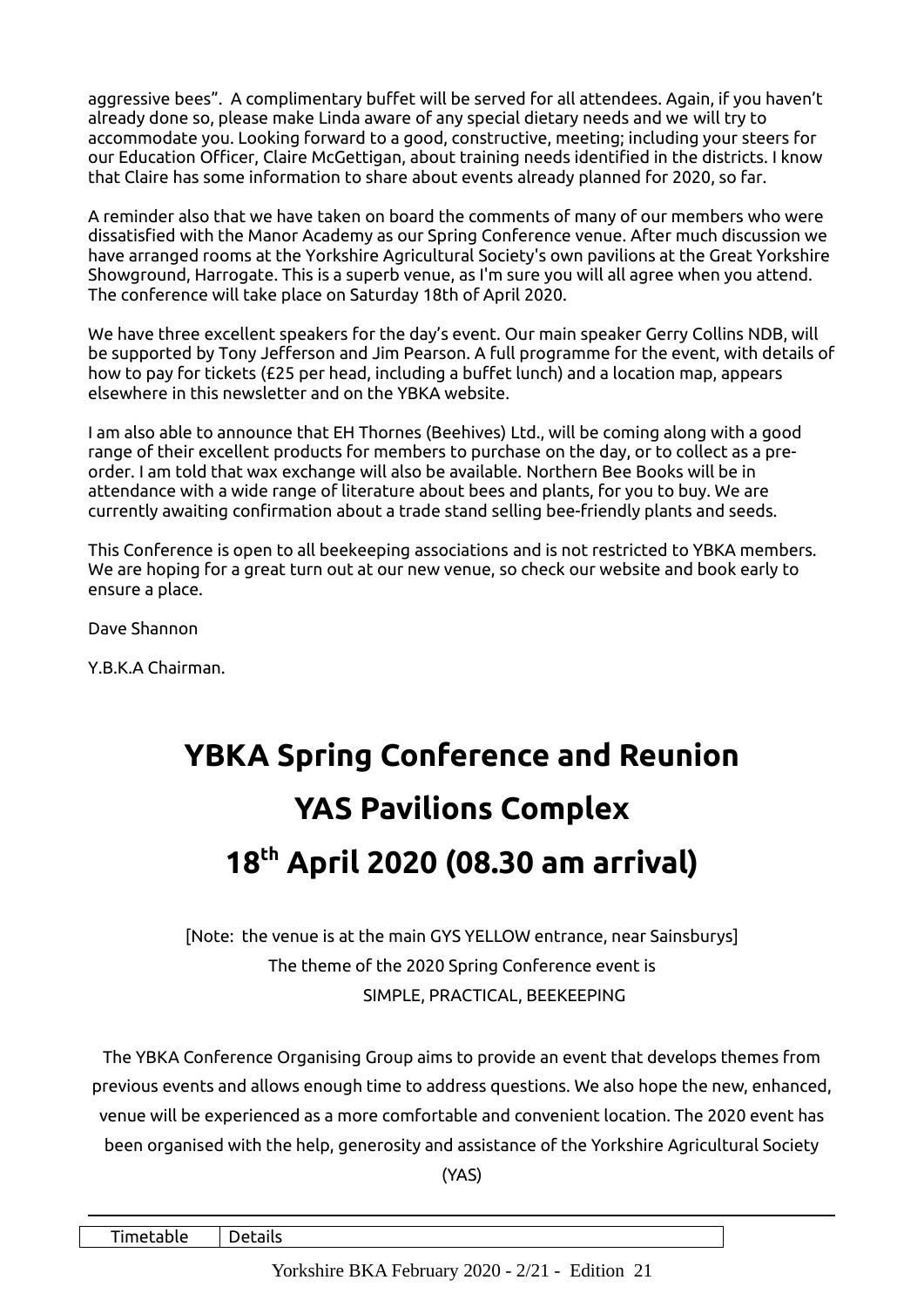| 08-30     | Registration - please arrive for registration and refreshments    |  |  |  |  |
|-----------|-------------------------------------------------------------------|--|--|--|--|
| to 09-15  | to be completed by 9-15 am                                        |  |  |  |  |
| $09-15$   | Dave Shannon (YBKA Chairman): Opening remarks,                    |  |  |  |  |
|           | presentation of awards and introduction of speakers               |  |  |  |  |
| $09 - 45$ | Gerry Collins (NDB) begins the lecture program with an            |  |  |  |  |
|           | entertaining, well-illustrated talk, entitled:                    |  |  |  |  |
|           | "What to do about this?"                                          |  |  |  |  |
|           | He will consider many common beekeeping problems and              |  |  |  |  |
|           | guide us to their solution.                                       |  |  |  |  |
| $11 - 15$ | Tony Jefferson will give a short presentation, entitled:          |  |  |  |  |
|           | "Oh heck, queen cells! – What do I do now?"                       |  |  |  |  |
|           | With the aid of a dummy hive, this is a demonstration of simple   |  |  |  |  |
|           | swarm control measures, intended to help you when are             |  |  |  |  |
|           | caught out by finding queen cells.                                |  |  |  |  |
| $12 - 00$ | Lunch. Time for the greeting of old friends and the making of     |  |  |  |  |
|           | new. A chance to browse the trade stands for bargains. An         |  |  |  |  |
|           | opportunity for general discussion.                               |  |  |  |  |
| $13 - 30$ | Gerry Collins will introduce Mini Nucleus Hives and his           |  |  |  |  |
|           | methods of working with them. This talk will cover the            |  |  |  |  |
|           | benefits, successes and pitfalls of managing the mini nucleus     |  |  |  |  |
| 14-30     | <b>Comfort Break</b>                                              |  |  |  |  |
| $15-00$   | In his own, inimitable, style Jim Pearson will discuss the merits |  |  |  |  |
|           | of raising your own queens, in a talk, humorously entitled:       |  |  |  |  |
|           | "HOW MUCH??? - £40 for a queen! Don't you know you are in         |  |  |  |  |
|           | Yorkshire? – we want good ones and for FREE!"                     |  |  |  |  |
|           | This is not a detailed talk about the complexities of queen       |  |  |  |  |
|           | rearing – but is structured to show and encourage us all that it  |  |  |  |  |
|           | is not difficult to raise your own queens. The satisfaction from  |  |  |  |  |
|           | doing so is one of the many pleasures of beekeeping               |  |  |  |  |
| $16 - 00$ | <b>Finally - Questions and Answers</b>                            |  |  |  |  |
|           | A review of the day and a chance to put additional questions to   |  |  |  |  |
|           | the speakers and the YBKA GPC Committee.                          |  |  |  |  |
|           | Your chance to give feedback and suggest topics for future        |  |  |  |  |
|           | events                                                            |  |  |  |  |

Tickets priced at £25, including a buffet lunch

More information on ticket purchase, indicating dietary preferences and deals on pre-event orders of equipment to follow!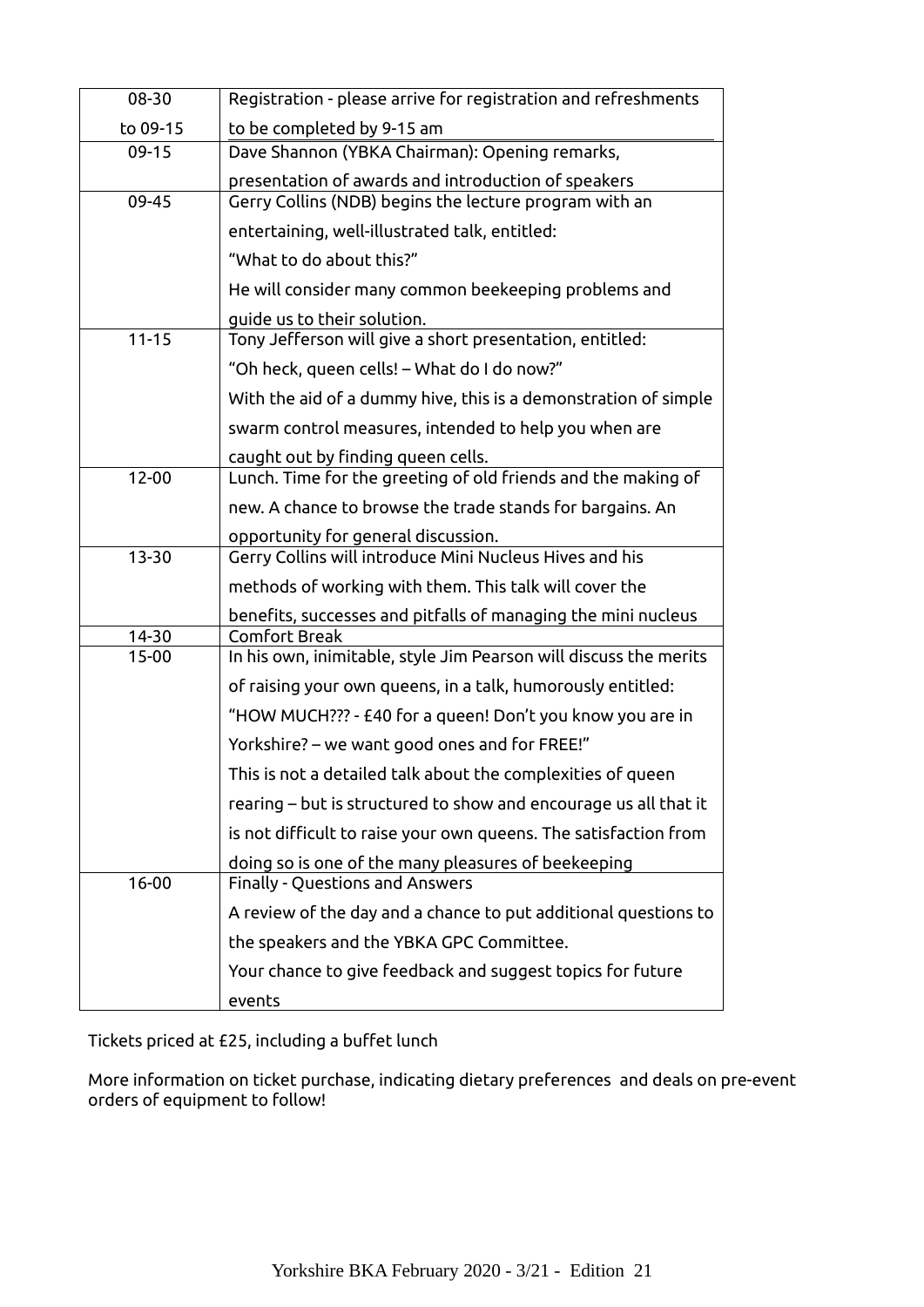



#### **Ulster Convention**

Date: Saturday 15th February

Last date to order for collection: Noon, Wednesday 12th February

#### **Bee Tradex**

Date: Saturday 14th March

Last date to order for collection: 5pm, Wednesday, 11th March

#### **BBKA** Spring Convention

Date: Saturday 4th April

Last date to order for collection: 5pm, Wednesday 1st April

#### **Holsworthy Devon Convention**

Date: Saturday 22nd February

Last date to order for collection: 5pm. Wednesday 19th February

#### Welsh Spring Convention

Date: Saturday 28th March

Last date to order for collection: 5pm, Wednesday 25th Marc

#### Yorkshire BKA Conference

Date: Saturday 18th April

Last date to order for collection: Spm, Thursday 16th April

Sale items, bargains and any of our normal range can be ordered for collection at any of these shows. Items CANNOT be sent but must be collected by yourself or a beekeeping friend.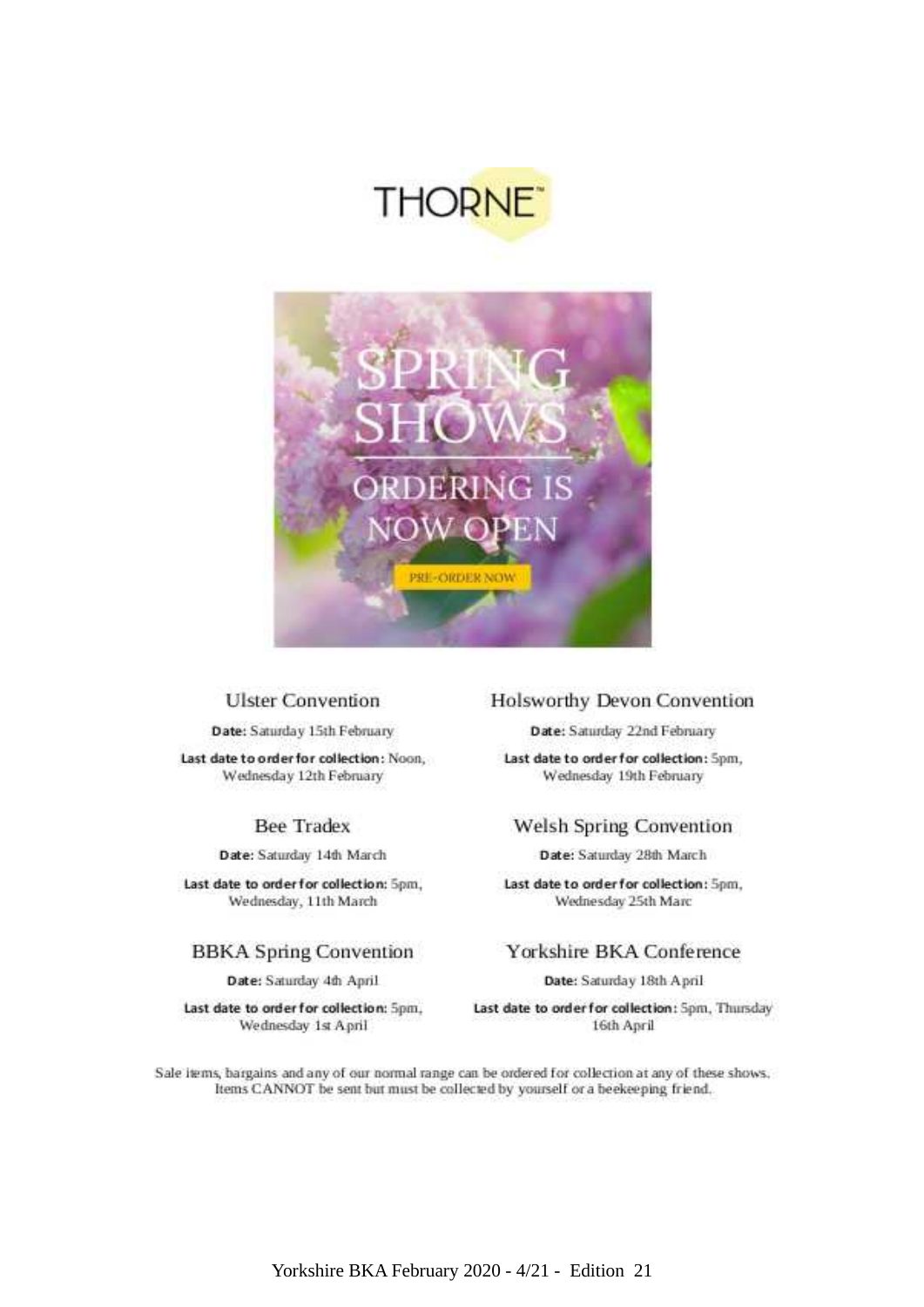## **STOP PRESS!**

## **Grangeside Nurseries will be at the YBKA Spring Conference and Reunion**

\_\_\_\_\_\_\_\_\_\_\_\_\_\_\_\_\_\_\_\_\_\_\_\_\_\_\_\_\_\_\_\_\_\_\_\_\_\_\_\_\_\_\_\_\_\_\_\_\_\_\_\_\_\_\_\_\_\_\_\_\_\_\_\_

Here at Grangeside Nurseries we have bought together our combined knowledge as beekeepers and long-time horticulturalists, culminating in a nursery full of plants to provide forage and shelter for honeybees and other pollinating insects. We can advise you on how to encourage more bees and insects to your garden. We stock a wide range of shrubs, perennials, spring bulbs, fruit and vegetable plants. We can be found in the historic village of Cawood so why not pay us a visit (we have a great cafe too!) Or, if you prefer, we are happy to come and give talks to local groups.

Ginny and Graham Crerar

Grangeside Nurseries

Thorpe Lane

Cawood

YO8 3SG01757 242798

## **Honey Bee Health Courses**

Duration: One Day (timing details will be given with the

joining instructions for each course)

WHERE and WHEN

#### **COURSE FEES**

<span id="page-4-0"></span>15 th March 2020 Harrogate – Hives and Honey Pavillion

22 nd March2020 Stonleigh BBKA Centre

22 nd March 2020 Darlington

£20

Qualification to attend the course – Preferably possess the BBKA Basic Certificate and kept bees for at least 2 years

#### **Aim of the Courses**

These courses are tailored to the BBKA Honey Bee health Assessment and will be delivered by

Master Beekeepers; tutors who have expertise and in this area. They are designed to give

beekeepers confidence in their skills and knowledge which will be useful in assessments They will

Yorkshire BKA February 2020 - 5/21 - Edition 21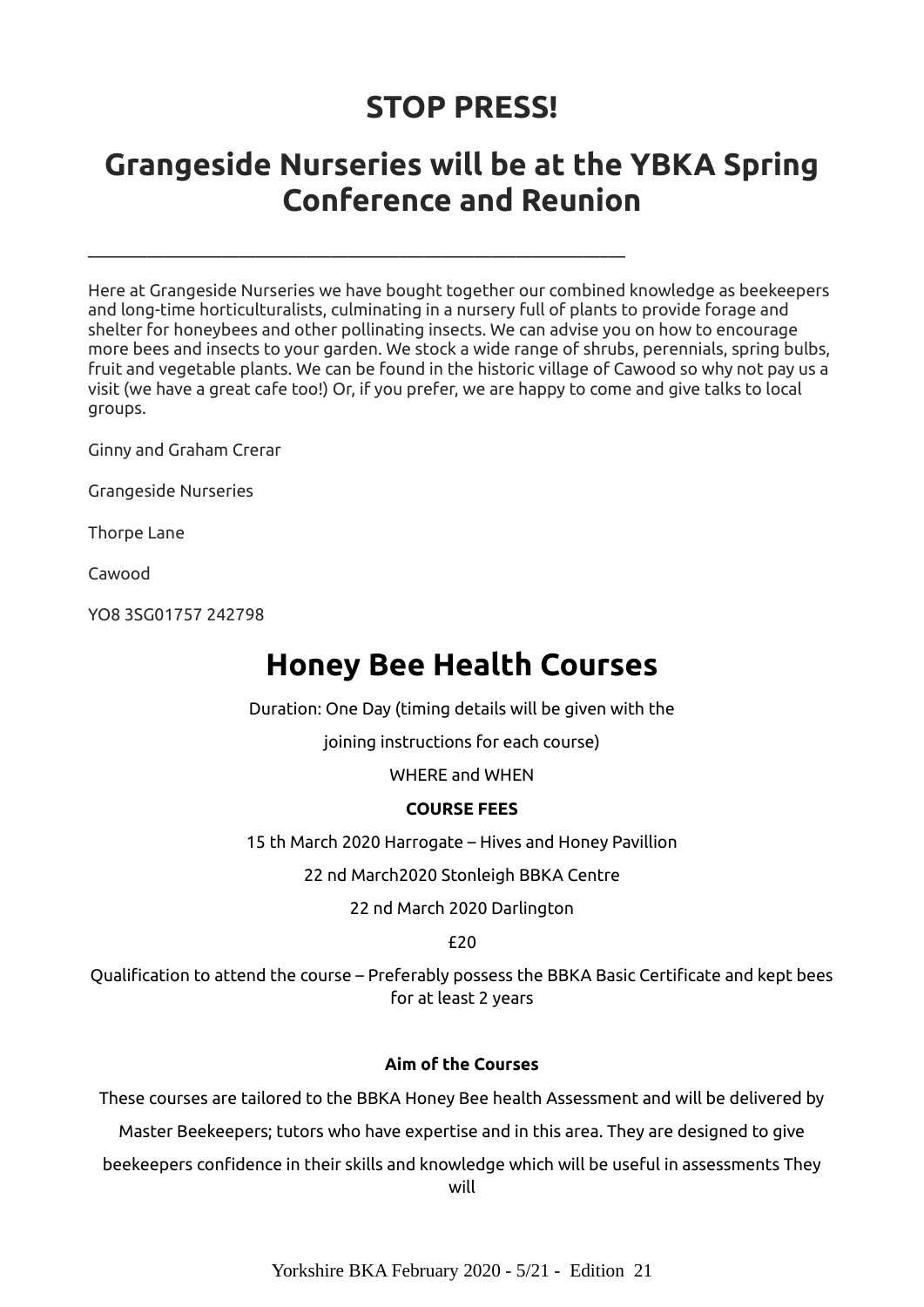provide practice in manipulations (without bees); a forum for discussion; and recommend relevant

reading, in addition to improving individual recognition of honey bee pests and disease . The course

will equip individuals with understanding of the management of honey bees concerning the pests

and diseases that may affect colonies.

#### **Application for the course**

Please go to the BBKA Website and purchase the course through the shop. Places are limited as

each course will have a maximum of 16 participants

https://www.bbka.org.uk/shop

Booking Cancellation Policy

In the event that the course has to be cancelled or rescheduled by the BBKA

attendees will be given the option of a full refund or transfer onto another

course.

**If you have booked a course but need to cancel you will receive a full refund if the place can be filled.**

## **Save the dates! Winter-study program 2020/21**

<span id="page-5-0"></span>We are pleased to confirm that 3 study days have been planned for next winter. Although the agendas will be built around the syllabus for each BBKA module, the sessions will be of interest to anyone who simply wants to expand their beekeeping knowledge, regardless of whether they want to take the exam.

17 October 2020: Honeybee Management (Module 1) led by Wendy and Simon Maslin

7 November 2020: Honeybee Products and Forage (Module 2) led by Roger Pool and Dave Shannon

9 January 2021: Honeybee Pests, diseases and poisoning (Module 3) led by Ivor Flatman and Derrie O'Sullivan

All three study days will take place at the Normanby Pavilion in Harrogate from 10am to 4pm. More details to follow but to register early interest please contact Clare McGettigan  [education@ybka.org.uk .](mailto:education@ybka.org.uk)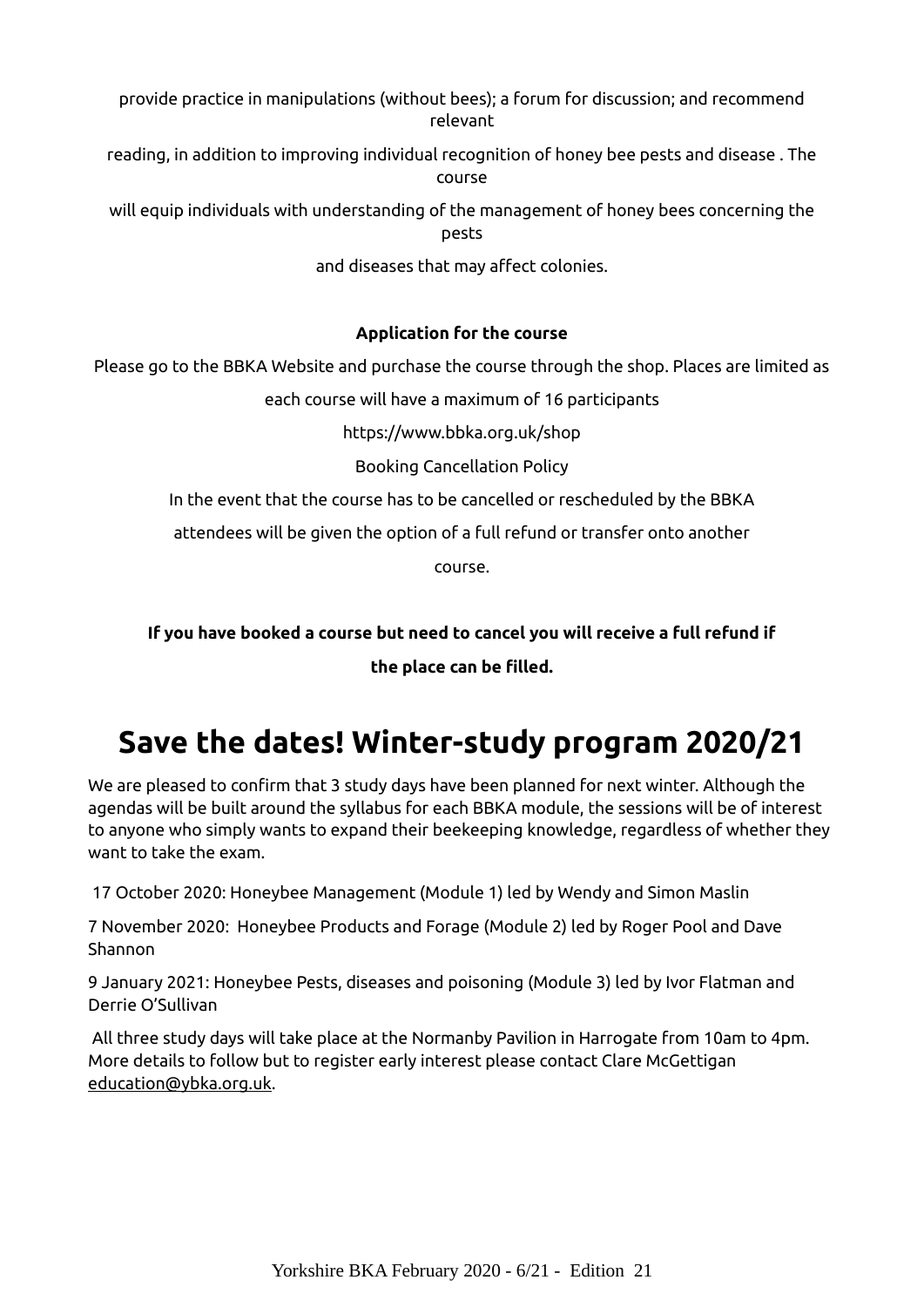

## <span id="page-6-0"></span>**Agenda for the Delegates' Meeting of the YBKA on 29 February 2020 Normanby Pavilion, Harrogate, 10am for a 10.30am start**

- 1. Welcome and comments of the Chair
- 2. A talk by Chris Smailes "How to deal with bad tempered bees"
- 3. Appointment of tellers and confirming quoracy
- 4. Minutes of the Delegates' Meeting 2019
- 5. Matters arising
- 6. Brief updates from YBKA Officers of the Committee
- 7. Brief report back from YBKA ADM by Tony Jefferson
- 8. Feedback from districts on:
- Promoting the Bee Health Certificate take up across YBKA
- Suggestions for additional training, including eR2
- Any additional matters for the YBKA Committee to consider
- 9. Proposals:
- 1- The YBKA Secretary should send bulk mail shots of the YBKA Newsletter and BBKA communications for districts directly to all members
- 2- The YBKA should arrange for anonymised links for all district GPC representatives and contacts to be available, in the newsletter and on the website
- 10. Brief guidance for districts about suggesting proposals for the BBKA ADM in January 2021
- 11. The YBKA Spring Conference, Saturday April 18, 2020
- 12. Date of the next meeting

A buffet lunch will be provided for attenders, free of charge

On-line access will be available to a YBKA version of information banners, about the Yellow Legged (Asian) Hornet, c/o Chriss Line Selby BKA. YBKA will be buying a couple, for display at the Great Yorkshire Show and Countryside Live. These will be available for district associations to borrow, for a local event.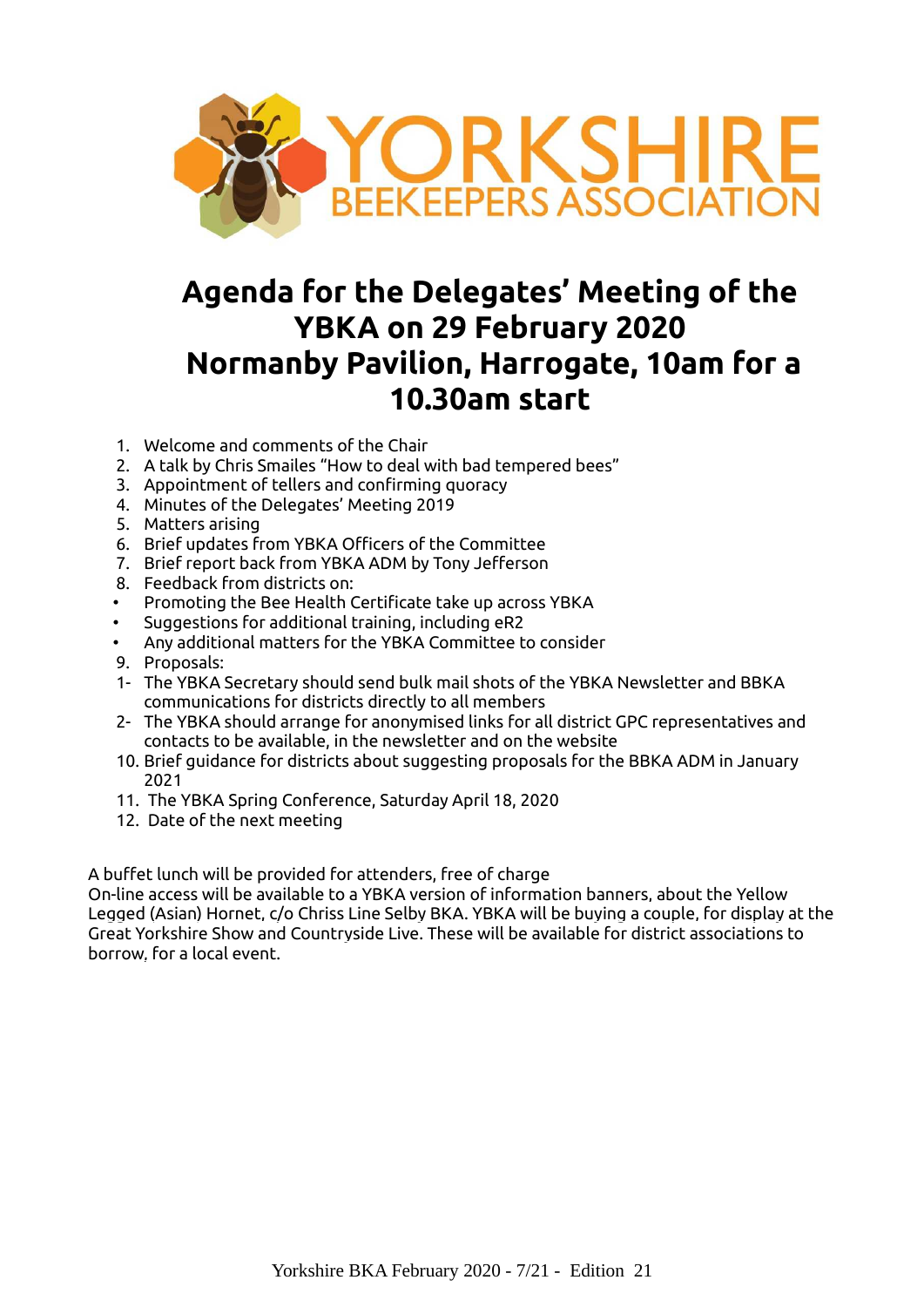## <span id="page-7-0"></span>**The Apiary in February**

Writing this article towards the end of January has seen yet another wet month. Where I live the temperatures have been a bit up and down, but the bees in my garden have still been managing to fly on a few occasions. Whilst the days are getting longer the weather can become more unpredictable in the coming months. We can have days with temperatures well below freezing and then days of milder weather of 10 to 12° C possibly followed by sudden showers of sleet and snow. The poor bees don't know where they are!

Queens will be starting to lay eggs in the middle of the brood nest where temperatures of 33 to 35° C, are maintained. The bees do this by metabolizing honey/sugar substitutes and internal fat stores to produce energy by effectively shivering their flight muscles. These muscles are called "indirect-flight muscles" and they can flex them without moving their wings to generate heat.

When the eggs hatch, the larvae need to be fed brood food. This is produced by glands in the bees' head, derived from eating protein in the form of pollen. As the larvae develop, they are fed a pollen and sucrose diet.

The best advice I can give you to ensure your bees are all ok, is to keep checking them on a regular basis. Heft the hives if you are experienced enough to assess the weight by this method. If not, take a beekeeper with a little more experience along with you to help. If you cannot do it this way, take a quick peep under the crown board to do a visual check on stores. If you must do this, only do it when the ambient temperature is 10 C or higher and be as quick as possible. If stores are short, add fondant and place it on the frame tops directly above the cluster, to give them easy access should the weather turn cold and the cluster tighten. Remember to replace everything a.s.a.p.

Towards the end of February, I usually start feeding pollen supplements to ensure there is enough protein to build the colony up ready for spring.

As stated last month, at this time of year small colonies can get isolated from the food stores. If one or more of your colonies is a little on the weak side, only covering two or three frames, then always make sure they have food available to them at each side and above. Always keep the food stores within direct reach of the bees.

There is already evidence of nature coming back to life where I live. Snow drops are starting to open-up, and catkins are appearing on the hazel, alder and willow. Crocuses will soon be through and on warmer days you will see bees returning from foraging trips with pollen on their hind legs. If you see bees entering the hive with pollen it is always an encouraging sign that they are doing OK.

On these milder days it's a good idea to observe the entrances of your colonies. Are they flying? Even if it's only a few. If you have more than one colony you can make comparisons. If there are no flying bees at all then you may wish to check within, to make sure they are still alive. There may be lots of activity in front of a hive but look at how the bees approach the entrance. If you see zig-zagging activity could they be being robbed?

If a colony has died, you have a couple of options:

- 1- close the hive up and leave it to clean it out later.
- 2- close it up and take it away there and then, to get it all cleaned out and ready to receive another colony later in the year.

Whichever you do, you must close it up to prevent robbing-out and any possibility of the robber bees taking a disease back to their home colony.

If a colony dies over winter (and between 10 and 30% do) you can re-use the boxes provided you clean them thoroughly. A sample of 30 bees could be taken to see if they were infected by Nosema. If you do not have a microscope or the knowledge to do this, there will be someone in your local association that could do this for you.

Yorkshire BKA December 2019 - 8/21 - Edition 21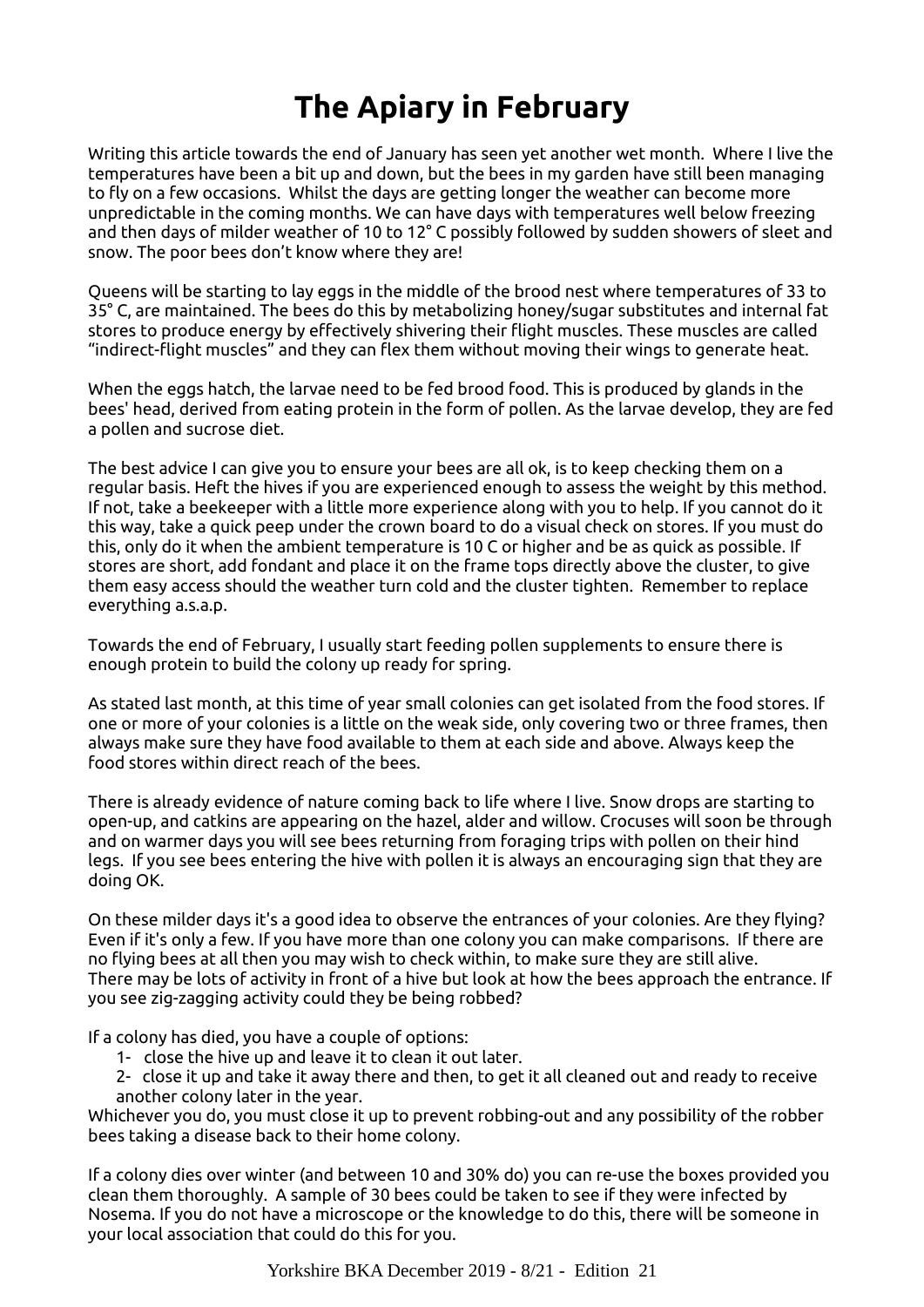All varroa treatments should now be complete. All boxes should have been checked and repaired in readiness for the season ahead. As I said in last month's article, you can paint/treat them in the apiary on a very cold day when the bees are not flying by just shutting the bees in for a little while and painting the outside of the hives. Wait until the paint has dried, re-open the hives and all is done.

Some of the January sales are going on into February so you will have time to build boxes if you are planning on making increases in the coming season. There is nothing worse than having flat pack boxes when you need them to do swarm control, worse still when the bees are all hanging in a tree...! You can build frames, ready for the coming season but I don't recommend putting foundation in now. Keep the foundation flat, fresh and full of aroma until nearer the time it is needed.

Plan your aims for the coming season and try to stick to them. Send off for the BBKA record cards, or better still design your own with the information you would like to collect. Records are an essential part of beekeeping equipment today.

Finally, don't forget if you are wishing to take a module examination in March, the closing date for applications is  $10<sup>th</sup>$  February.

If you plan on taking any of the following assessments this coming season the closing date for applications is 28 February: -

The Bee Health Certificate The Bee Breeding Certificate General Certificate in Beekeeping Husbandry Advanced Certificate in Beekeeping Husbandry

Hoping for a good season ahead

Mark Millard

## **Top of the Class**

Dear members it is with the greatest of pride and pleasure that I would like you all to know that at this year's BBKA ADM, attended and reported back from by our YBKA delegate Tony Jefferson, Yorkshire Beekeepers were awarded the very prestigious "George Knight" trophy.

<span id="page-8-0"></span>This trophy is awarded to the county association with the most overall exam passes within the country. A fantastic achievement and this, in the main, down to the dedication of our former Education Officer Elaine Robinson who I would like to thank, officially, for her commitment to the post. Elaine, as most of you will now know, has moved on, but is still Education Officer for Halifax BKA.

After careful consideration and discussions with Elaine the YBKA Committee has now split the role of Education Officer into two. Exams and Assessments will be now be organised by Kirit Gordhandas who is liaising with associations and BBKA. The equally significant role of Training Officer has now, kindly, been filled by Clare McGettigan and we wish them both every success. Hopefully, sharing out these respective tasks will make the Education roles more manageable for the future.

I would also like to take this opportunity to thank each and every-one of you who took the time and effort to attempt the Basic Assessment or one or more of Module Exams. It is a vital part of becoming a good beekeeper: keeping abreast of all new techniques, technologies and procedures to keep your bees healthy and strong.

 This year, Clare is formulating new tutorials and training days, with the help of top tutors and trainers,

Yorkshire BKA December 2019 - 9/21 - Edition 21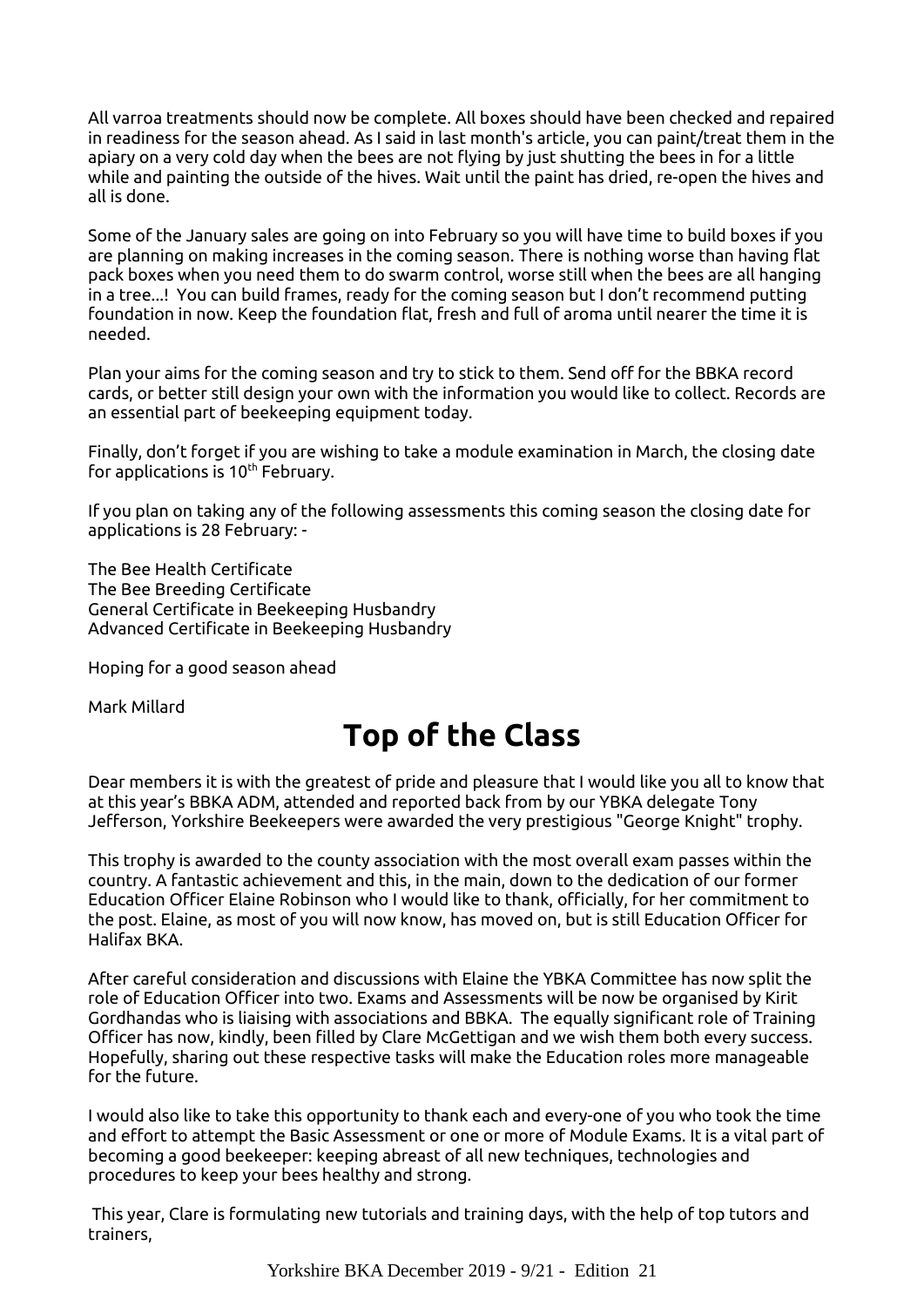to help members through these exams again. It would be fantastic to replicate our success for a second year running. It's all down to you, our members, to come along and participate.

We very narrowly missed out on winning the Surrey shield for most Basic Assessments passed in 2019. This was a technical near miss, as BBKA now calculates the winning association on the percentage of passes per association size, rather than the total number of passes alone.

We have very similar incentives in place this year, as last, for the Basic and the Bee Health Certificate, so please put your names forward for the Basic Assessment and Module exams, enroll on our courses and let's see Yorkshire Beekeepers as the leading light striving for excellence amongst our membership.

Dave Shannon YBKA Chairman.

## <span id="page-9-0"></span>**YBKA Delegate report from the 60th BBKA Annual Delegates Meeting (11th January 2020)**

I arrived at the venue early to collect the pre-ordered BBKA booklets and meet the other delegates. The general feeling was that many delegates were pleased we had removed our propositions prior to the meeting. I took many direct questions regarding the background to this but was careful to reply, simply, that they were submitted without correct approval, without going into too much detail.

\_\_\_\_\_\_\_\_\_\_\_\_\_\_\_\_\_\_\_\_\_\_\_\_\_\_\_\_\_\_\_\_\_\_\_\_\_\_\_\_\_\_\_\_\_\_\_\_\_\_\_\_\_\_\_\_\_\_\_\_\_\_\_\_\_\_\_\_\_\_\_\_\_\_\_\_\_\_\_\_\_\_

The main business commenced promptly at 10-30, with the customary minute's silence for those beekeepers "lost" during the previous 12 months.

This was followed by the testing of the voting push button units which always seems to throw up a few issues! But it does confirm the number of delegates present and which areas are not represented. This year 67 delegates were present, with 6 missing. Representing a total of 24,416 members eligible for voting

A brief note to describe the voting system, as it is often mis-understood.

Each delegate present has a single vote (so a total of 67 on the day). However, if a delegate requests it, a 'membership' vote can be called. This makes the single vote equivalent to the number of registered members they are representing (in the case of YBKA, this is equivalent to circa 1700 members)

Proxy votes are the same as a delegate being present at the meeting. The absent delegate has passed their association voting preferences to the Executive before to the meeting, so they are counted as if present.

On to the main business of the morning which is to approve the reports from various BBKA groups, including Education. These reports were published in good time and were taken as read, with only points of clarification raised by various delegates. The main message is that for the  $4<sup>th</sup>$ year running the finances have been much more clearly controlled by the Executive and the office team, resulting in an annual surplus and so no need/wish to increase the £19 capitation fee.

Val Francis, Education Secretary, presented the education section awards. The eagerly awaited Surrey Shield for the best performance in the Basic was awarded to Tyneside, (who were not present to receive it) with YBKA narrowly put into second place (explanatory note: It is not simply the actual numbers of Basics taken in the year, but also the number of members that is taken into consideration). The  $2^{nd}$  award, the George Knights Memorial, which recognises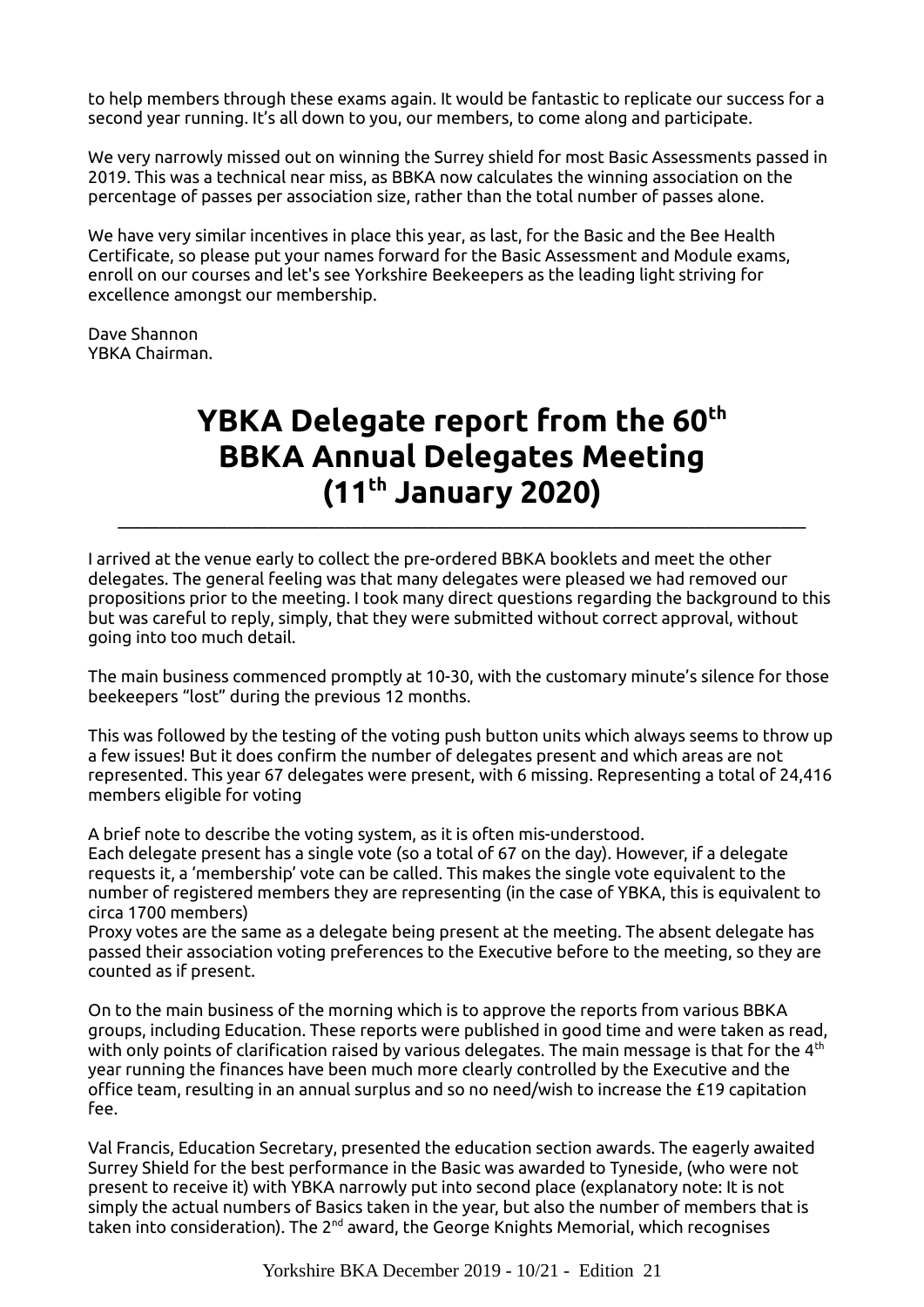educational achievements above the Basic assessment, was awarded to YBKA. To a round of applause, I was pleased to accept the £100 cheque on behalf of the YBKA education team.

The meeting then went slightly downhill, when the Laddingford BKA application for membership of the BBKA came up. Last year they applied to join BBKA and it failed at a membership vote. They are part of Thanet at present but wished to become a direct member of BBKA, in their own right. Many associations, including YBKA, are opposed to the proliferation of lots of small, breakaway, groups. However, this is seen as "the big boys trying to control the rest", by the small associations.

To cut a long discussion short, the application went to the vote and resulted in 45 for, 19 against, with 3 abstentions. At that point I called for a membership vote. This drew some hostile comments, and the Manchester delegate threatened to leave the meeting. Quite a time was spent determining if a membership vote could be taken on an Application (rather than a Proposition) during which time I was forcefully asked to withdraw the request for a membership vote. I felt I could not do this, since YBKA does not support the emergence of lots of small groups. As a delegate with approximately 1700 votes, I felt a membership vote was the appropriate next step. Eventually, after some threats of abandoning the meeting, the vote was cast and resulted in the application failing, with 9691 for, 13888 against and 1027 abstentions. This was announced with yet more adverse comments.

In future, I can see propositions being raised to alter the voting system for applications. This was a very uncomfortable part of the meeting – but it's just the way things are!

Then it came to the more pleasant part of the agenda – voting "new blood" into the BBKA teams. The Exams Board went first, which was easy, as there was only one candidate, Helen Hughes from Cleveland. Helen was formerly a Whitby member, well-known to me, as my dad started her beekeeping career – so, an easy one to appoint (64 for, 1 against and 2 abstentions) The appointment of Margaret Wilson as President of BBKA – a formality really, was carried, 53 for and 14 against.

Then the "normal" members of the Executive team; complicated because there are vacancies for 3 years, 2 years and 1 year

After a bit of trouble with the voting protocol, the following will represent us all: For 3 years; Steven Barnes, Anne Rowberry, Joyce Nisbet, Richard Bond For 2 years; Robert Hogge, Gareth Morgan For 1 year; John Hendry.

Following a short lunch break the various propositions were debated, this was much earlier than in the past and gave good time to develop reasoned comments (details of each of the propositions were in the December edition of BBKA News, to save repeating here):

- Propositions 1-4 were easily dealt with as these are really constitution tidy ups they were almost unanimously accepted.
- Proposition 5 took a fair bit of debate. It dealt with the matter of proxy voting at the ADM. Amendments were raised which changed the % attendance from 90 to 70. I think this one lost its way a little due to a misunderstanding about proxy voting (see above) When a vote was taken, the proposition failed (23 for,43 against and 1 abstention)
- **•** Proposition  $6 -$  Changing the title of Chairman to Chair was simple went straight to vote and accepted (51 for, 14 against and 2 abstentions)
- Proposition 7 This proposal that new area association admissions would need a minimum of 50 members, to be considered, was amended to 100 – the vote to accept the amendment failed with 25 for 29 against and 3 abstentions. Lancaster asked for a membership vote, resulting in 14881 for, 9054 against and 671 abstentions. At that point, the original proposer, Cumbria, asked to withdraw the proposition. Another illustration of the unrest around small versus large associations in BBKA!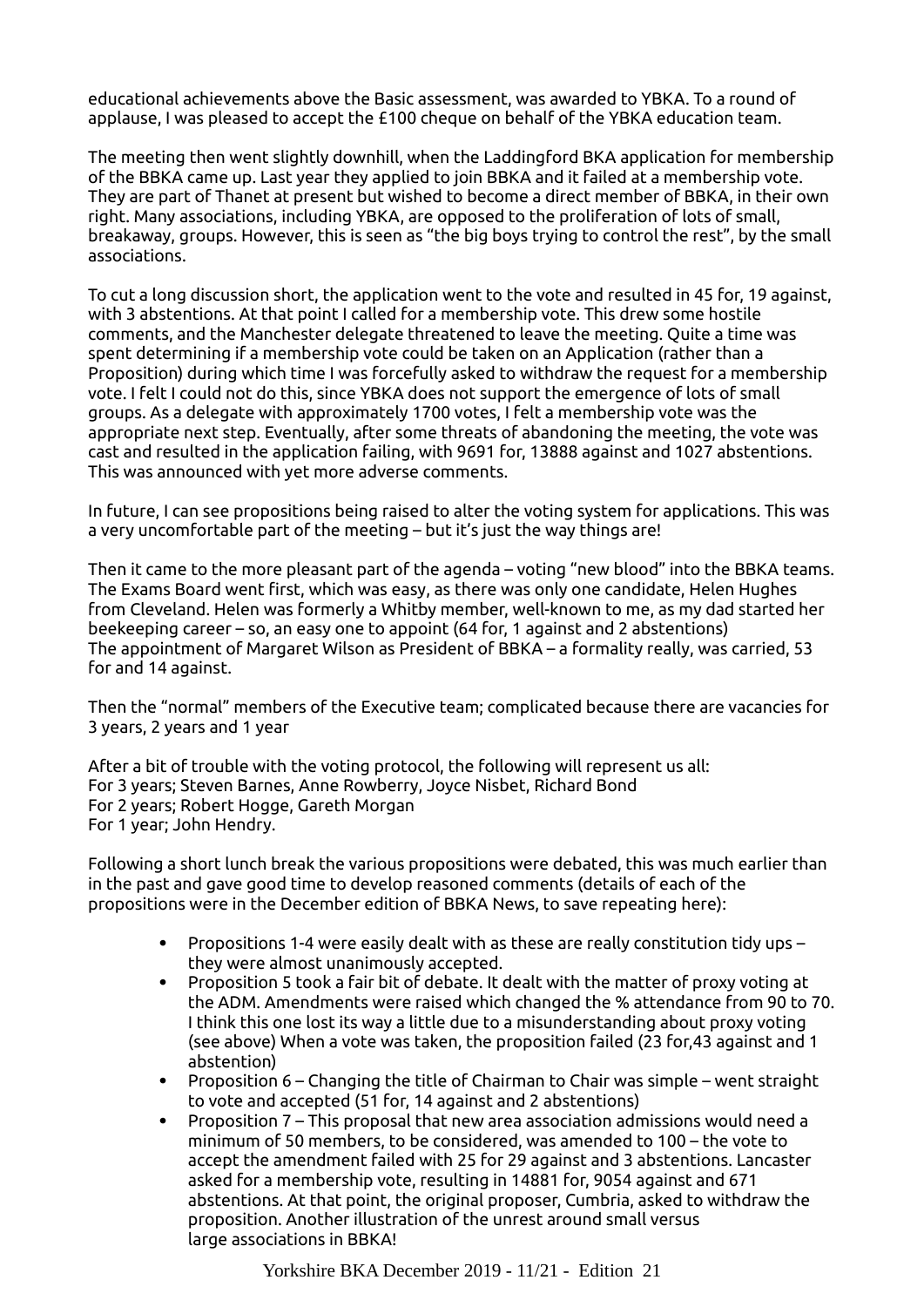- Propositions 8 11 were withdrawn by YBKA before the meeting but had to be accepted as such, so I asked for them to be considered as a group and they were voted as withdrawn
- Proposition 12 this was about insurance cover for those searching for, not destroying found Asian Hornet nests and BBKA is investigating this. This was accepted, with 60 for, 5 against and 1 abstention
- Proposition 13 raising pollinator awareness among planning and landscape students had some good debate as to how this might be done. Eventually, after a tweak of wording, it was agreed in principle with 54 for, 10 against and 3 abstentions
- Propositions 14 and 15 about BBKA joining Apimondia, were very similar. But 14 was worded 'actively pursue' and 15, worded 'instruct'. Really, they should have been discussed as joint propositions, but the Chair refused to allow them to be combined. This caused a bit more unrest. The main issue was that Apimondia only recognises countries as members, not individual groups – so all interested beekeeping organisations in Great Britain (Bee Farmers, the Welsh and Scottish Beekeeping associations) would need to be as one about this. Whilst such negotiations are progressing under CONBA (Council of National Beekeeping Associations in the United Kingdom and Ireland), it was felt that formal agreements are not yet fully in place.

After a lot of debate 14 was voted on and passed 62/3/2. West Sussex were asked to withdraw Proposition 15. They were not too happy but did so following a vote of 62/3/2.

So finally, after a long day, made up of some good points and some hostile jeers, the meeting finished just after 3pm.If anyone ever feels like complaining about YBKA meetings, they should attend one of these to give themselves a reality check!

The 200-mile trip home gave plenty of time to reflect upon the day's events. Next time I think a suit of armour may be appropriate.

Any questions? – please get in touch Tony Jefferson YBKA delegate

## **Award success**

<span id="page-11-0"></span>The Solar Tracker featured in the August 2019 YBKA newsletter has just won yet another award. The invention by Chris Smailes of Whitby Beekeepers Association won first prize in the 'Inventions' class at the National Honey Show in 2016 and was on display at the Great Yorkshire Show in July 2019.



The Solar Tracker (Westfields Honey) has just won the 'Innovation' category in the Ryedale Business Awards, presented on 28<sup>th</sup> January 2020 by the Ryedale Business Partnership. It will be on display at the YBKA Delegates Meeting at the Pavilions complex at Harrogate 29<sup>th</sup> February 2020 and at the Spring Conference on 18<sup>th</sup> April 2020. The Solar Tracker is a motorised cradle for a solar wax extractor. It locates the sun's position and automatically follows its orbit, maintaining heating/melting efficiency at its peak. It eliminates the need to turn the box by hand to keep it facing the sun. No more wasted days when away from home and the weather is perfect.

Simply set and forget! Its green credentials are worth a mention too, since it does not use electricity as a heat source.

Further details are available from Chris by email [beekeeper51@hotmail.com](mailto:beekeeper51@hotmail.com) on Facebook 'Westfields Honey' or via Whitby Association.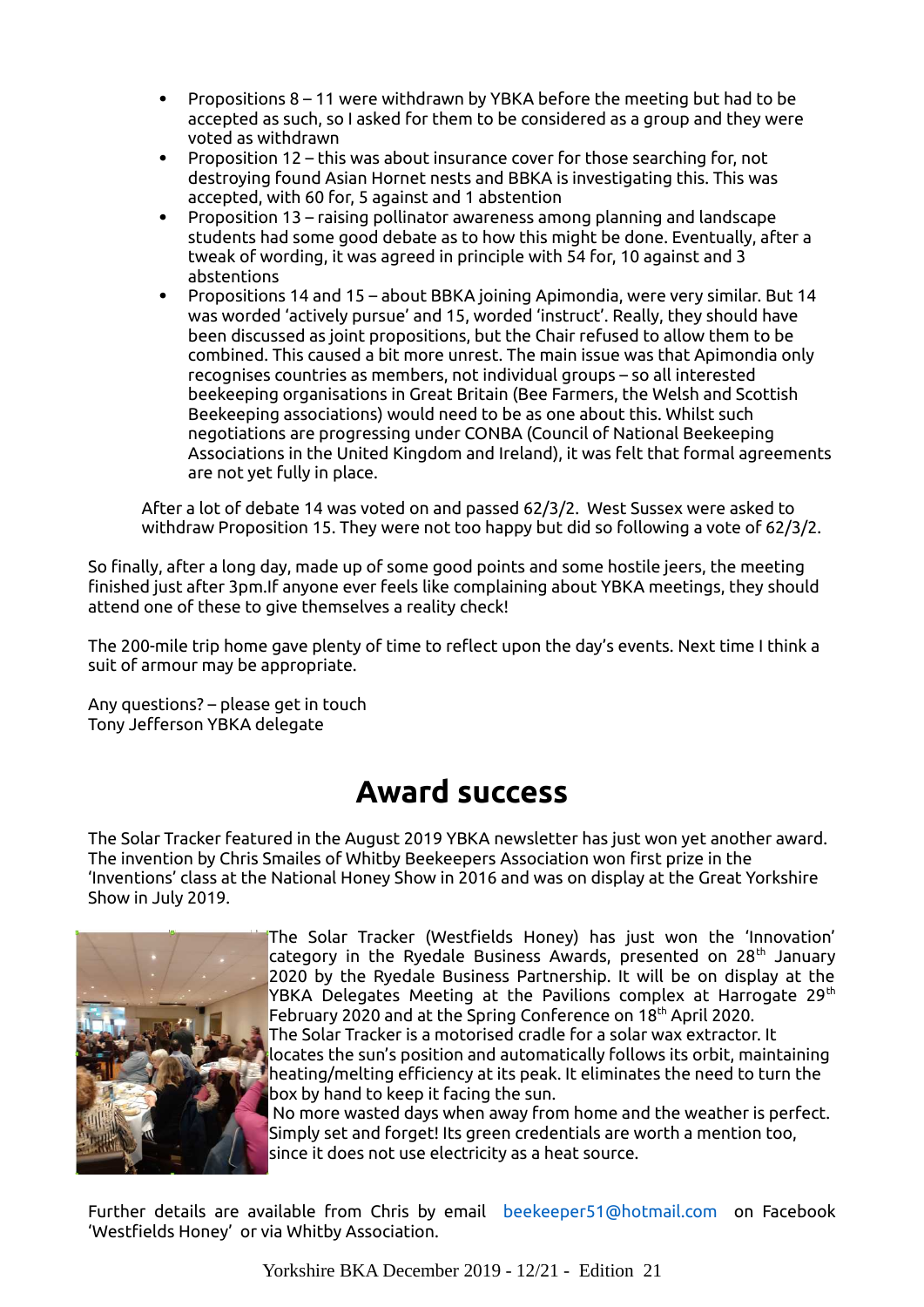Central Association of Bee-Keepers



Bringing Science to the Bee-Keeper

#### **Yorkshire Here We Come!**

CABK are delighted to be bringing one of our main meetings of the year to beekeepers in the North of the Country. Our Spring meeting will be held on the 29th of February at Arkendale Village Hall, Moor Ln, Arkendale, Knaresborough HG5 ORE,

10:00 for a 10:30 start.

#### Cost is £25 and includes buffet lunch

CABK is not as its name suggests, a beekeeping society that is based somewhere in the middle of the country, but an organisation that focuses on the science of the practice of beekeeping. The programme overleaf gives details of the speakers and we encourage them to spend time during breaks in the agenda to discuss their areas of expertise with you.

Book at http://bit.do/arkendale



#### Speakers are:-

Annelu Brand who is from the Bee Institute in Kirchhain, Germanu, she will be speaking on the "Effects of pesticides on bee health and fitness". Annely has written numerous papers on her research work and we are pleased she has accepted our invitation to speak to us. Annely's talk will cover some of her research work on the sublethal effects of the neonicotinoid clothianidin at the physiological level in individual larvae and nurse bees and to determine its impact on brood development of an entire colony.

#### Grace McCormack is a Professor in Zoologu at NUI Galwau and will be speaking about

"Synergy between science and beekeeping" Apiculture has posed many questions of interest to science and appluing the scientific method to questions raised bu beekeepers has uielded manu useful answers. This talk will focus on illustrating how Darwin's evolutionary approach continues to be applied to help understand the origins and natural variability of honeybees, the relationships between the honeybees in Ireland and UK, how honeybees can adapt to the challenges of Varroa naturally, and how we can use this information to improve beekeeping.

#### John Chambers is an Oxfordshire beekeeper and his talk will be about

"Basic Honey Bee Genetics For Beekeepers". There is nothing "basic" about honey bee genetics but John answer three questions Firstly, is it possible or desirable to attempt the re-creation of pure Apis mellifera mellifera (AMM) strains and to entirely re-populate Great Britain and Ireland with them? Secondly, are AMM conservation areas likely to disappoint for obvious genetic reasons? Thirdly, might the simple pursuit of locally-adapted honey bees be preferable to the attempted re-creation of a subspecies? The presentation closes by explaining why further honey bee imports should be viewed as bad news and how we should be able to improve our local stock quickly, simply and optimally, using an augmented "bees know best" policy.

Giles Budge from the University of Newcastle will give us a talk on bee disease focussing on "Chronic Bee Paralysis Virus"

Please come along and bring your beekeeping friends, non CABK members are very welcome

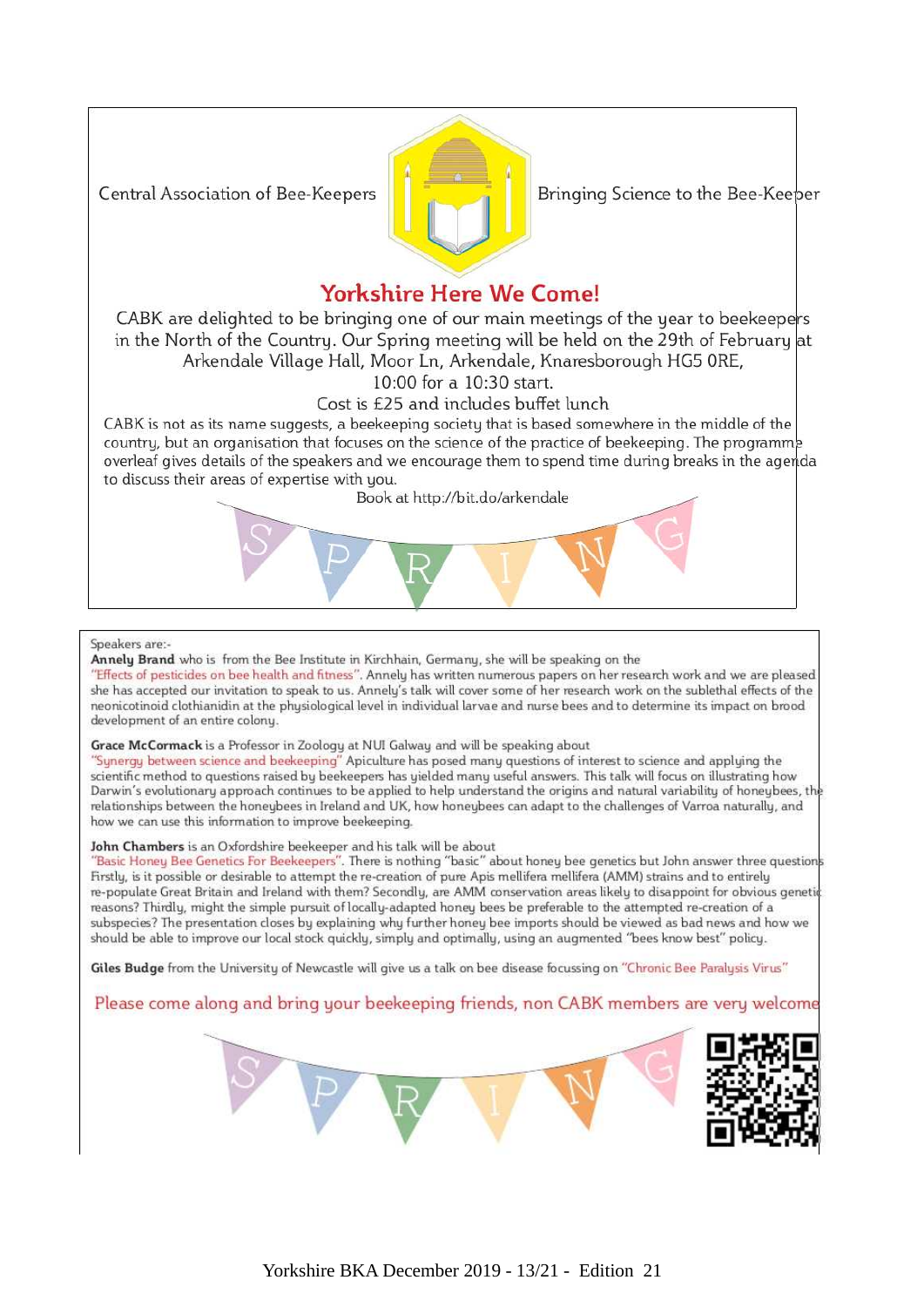## <span id="page-13-0"></span>**BBKA Practical Assessments and Written Examinations**

The BBKA offers its members opportunities to prove their beekeeping knowledge and skills by way of various practical assessments and written examinations.

#### Closing dates for March Modules & Honeybee Health Certificate entries.

There are two important deadlines in February 2020 if you want to consider sitting one of the 7 theory module exams in March or the Honeybee Health Certificate practical assessment in May to July.

If you intend sitting any Module Examination in March 2020 then the closing date for receipt of entry form and payment is 10<sup>th</sup> February 2020. The date of the examination is Saturday, 21<sup>st</sup> March 2020.

If you intend taking the Honeybee Health Certificate in 2020 then the closing date for receipt of entry and payment is 28<sup>th</sup> February 2020. The assessment will take place at a date and venue to be arranged in May, June or July 2020.

#### Written Module Examinations.

Full details of all the modules and syllabi can be found by clicking [here.](https://www.bbka.org.uk/modules) The cost of entry is £30 per module.

#### Practical Assessment in Honeybee Health.

Full details and the syllabus are found by clicking [here](https://www.bbka.org.uk/practical-assessments#BasicAssessment) and scrolling down. The cost of entry is £40. Any YBKA member who has passed the Basic Assessment and has managed bees for 3 years or more can apply to sit the assessment.

#### Practical Assessment in Microscopy (IMPORTANT INFORMATION)

This affects anyone who studied microscopy under the previous syllabus (Pre-January 2020) AND has not yet sat or passed the assessment AND is considering sitting the microscopy in November 2020.

A new syllabus will be introduced in January 2020 for assessment in November 2020 and beyond. The changes are highlighted in bold on the syllabus. The January 2020 syllabus can be found by clicking [here.](https://www.bbka.org.uk/Handlers/Download.ashx?IDMF=81c81442-b0c4-42c4-b434-8bf46500f567)

#### Note about completion and posting of Examination/Assessment Form.

You have two methods of payment. You can either enclose a cheque with the form or you can phone BBKA and pay over the phone; the contact number is on the form. BBKA will then give you a receipt number which you need to write on the form.

Please remember to sign and date the Self Certificate of Entry Qualification box on the form.

The application form is only available in Microsoft Word Doc format on the BBKA website. There was recently an issue with a YBKA member who had difficulty with the form as they did not have any compatible software to open the form in a readable format. I have created the form as a PDF and can email it or post it to you should you have a similar problem.

If you are entering for the Basic Assessment, more details to follow in subsequent newsletters, then you will need to hand/post the form to your association Education Officer, who will forward it on to me.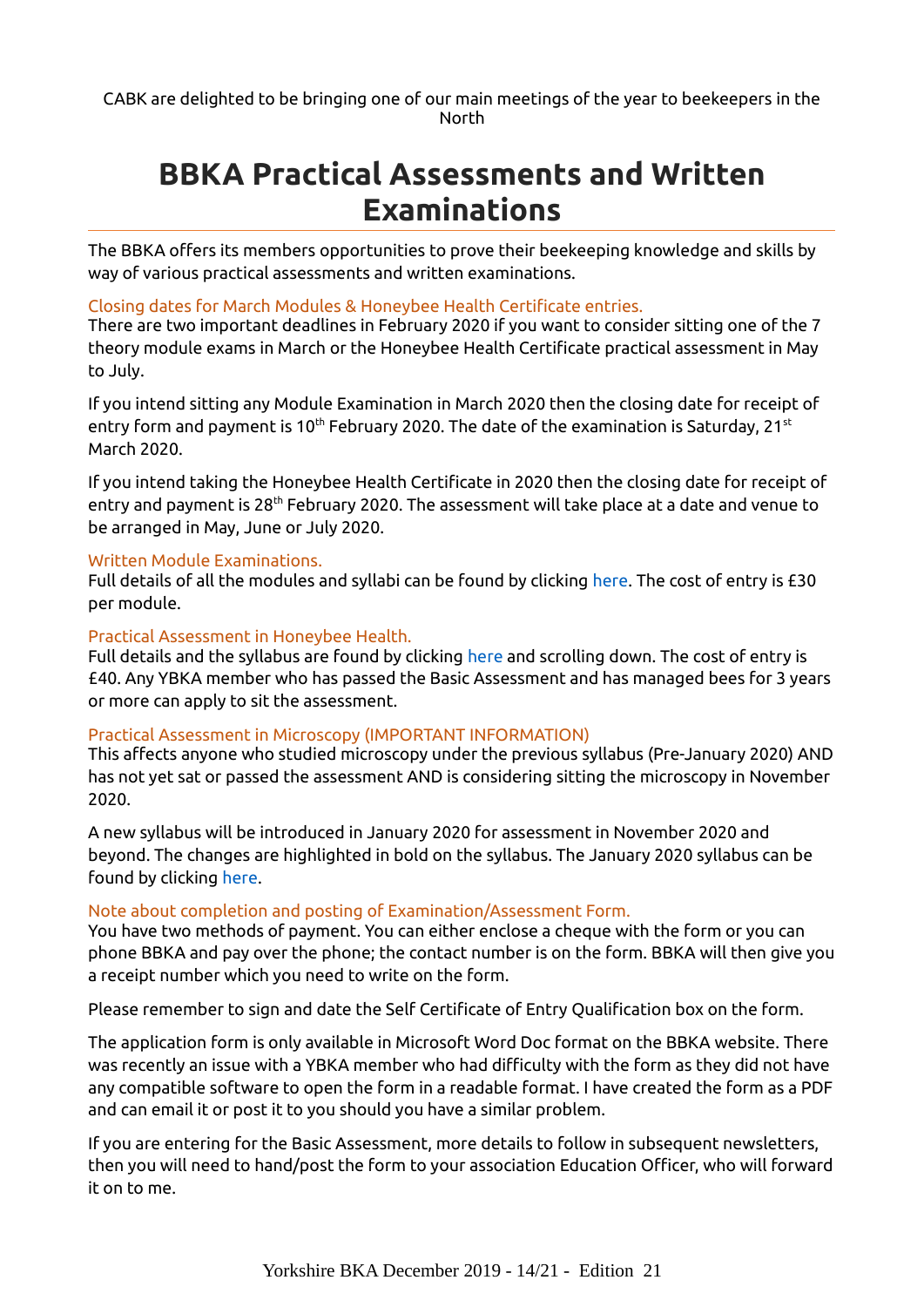If you are entering for any other examination/assessment, the completed form should be posted to Kirit Gordhandas, YBKA Examination Secretary, c/o {email me for the address or speak to your association Education Officer for my address}. Either enclose a cheque or write the BBKA receipt number on the form.

Please remember to sign and date the Self Certificate of Entry Qualification box on the form.

Clicking [here](https://www.bbka.org.uk/exams-and-assessments-of-the-bbka) will take you to the Exams and Assessments section of the BBKA website where Application Forms can be downloaded.

#### 2019 deferrals for Module Examinations.

You are entitled to defer entry for a module examination for up to 12 months. If you have deferred from March 2019 or November 2019 to March 2020 I will be writing/emailing you individually, in the next week or so, to confirm your intentions.

If you intend to sit the deferred module then you will need to complete an application form and forward it to me. The cost of a deferred entry is £15 per module.

#### Finally…

The above is intended for anyone who has not entered for BBKA examination/assessment before. It is there are as an aide memoir for those of you that are old hands at this.

I have taken on the role of examinations within YBKA and Clare McGettigan [\(education@ybka.org.uk\)](mailto:education@ybka.org.uk) has taken on education. We will be working together to deliver what Elaine Robinson has done single-handedly for the past two years!

Congratulations to the 90+ YBKA members who passed their Basic Assessment in 2019.

Please do not hesitate to contact me if you want any further information or any query answering.

I wish you a Happy and Prosperous 2020.

Kirit Gordhandas, YBKA Examination Secretary

[\(examination@ybka.org.uk\)](mailto:examination@ybka.org.uk)

## <span id="page-14-0"></span>**YBKA CALENDAR 2020**

Friday 3rd January: GPC Meeting (Harrogate) 6pm Saturday 11<sup>th</sup> January: BBKA ADM (10.30 am) Kenilworth Saturday 29<sup>th</sup> February: Delegates Conference (Harrogate) 10am - 4pm Friday 13th March: GPC Meeting (Harrogate) 6pm Saturday 21st March: BBKA Module Exams (10am – 4pm) 3rd, 4<sup>th</sup> & 5<sup>th</sup> April: BBKA Spring Convention (Harper Adams) Saturday 18<sup>th</sup> April: YBKA Spring Conference and Reunion (YAS Pavilions, Harrogate) Friday 29th May: GPC Meeting (Harrogate) 6pm June 9th/10th: YAS Schools' Days July 14<sup>th</sup> – 16th: Great Yorkshire Show (Harrogate) Friday 3rd July: GPC Meeting 6pm (Venue tba) Friday 2nd October: GPC Meeting (Harrogate) 6pm Saturday 17<sup>th</sup> October: Module 1 Study Session (Harrogate) 10am-4pm October 22nd – 24th: National Honey Show October 24<sup>th</sup>/25<sup>th</sup>: Countryside Live & YBKA Honey Show (Harrogate) Friday 6th November: GPC Meeting (Harrogate) 6pm Saturday 7<sup>th</sup> November: Module 2 Study Session (Harrogate) 10am-4pm Saturday 14<sup>th</sup> November: BBKA Module Exams (10am-4pm) Saturday 28<sup>th</sup> November: AGM (Harrogate) 10am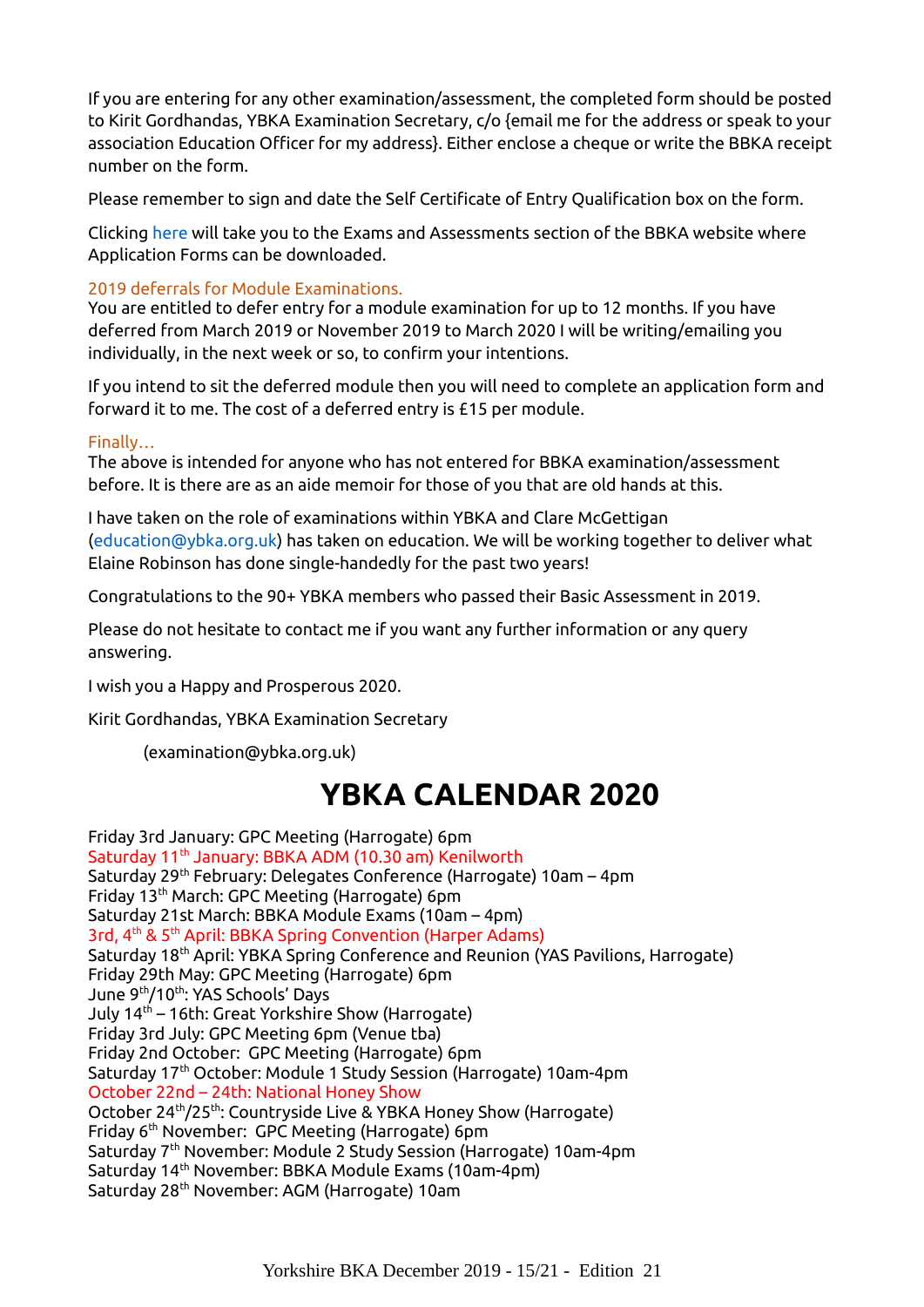## <span id="page-15-0"></span> **Modules Applications – Local Education Officer, BBKA or YBKA Education Officer**

Applications for March Module exams (ONLY) should sent to me at the address given above. Basic Assessment & Honeybee Health applications for 2020 should go to your local Education Officer, who will organise the assessments (you can find a list of all their names and contact details in the November edition of the YBKA Newsletter).

All other assessments e.g. General husbandry, Advanced Husbandry should be sent directly to BBKA, who will organise the assessments directly with the candidate.

|                                                               | <b>EXAMINATION AND ASSESSMENT DATES</b> |                                                            |                                                                                                                                                                                |  |  |  |  |
|---------------------------------------------------------------|-----------------------------------------|------------------------------------------------------------|--------------------------------------------------------------------------------------------------------------------------------------------------------------------------------|--|--|--|--|
|                                                               |                                         | & FEES 2020                                                |                                                                                                                                                                                |  |  |  |  |
| EXAMINATION/ASSESSMENT                                        | <b>FEE</b>                              | <b>CLOSING</b><br><b>DATE</b>                              | <b>NOTES</b><br>(also see appropriate syllabus)                                                                                                                                |  |  |  |  |
| <b>JUNIOR</b>                                                 | £5                                      | As Basic<br>Certificate                                    | Aged under 18 only in small groups.                                                                                                                                            |  |  |  |  |
| <b>BASIC</b>                                                  | £20                                     | 1 month prior<br>to taking<br>the<br>assessment            | May be held at any suitable apiary.<br>Normally small group of candidates<br>examined on same day<br>Last Assessment 31 <sup>st</sup> August                                   |  |  |  |  |
| <b>MODULES</b>                                                | £30.00<br>each                          | 10 <sup>th</sup> February<br>30 <sup>th</sup><br>September | ALL MODULES held on 21 <sup>st</sup> March 2020<br>ALL MODULES held on 14 <sup>th</sup> November<br>2020<br>Dates for 2021 will be:<br>March 20 <sup>th</sup><br>November 13th |  |  |  |  |
| <b>BEE HEALTH CERTIFICATE</b>                                 | £40                                     | 28 <sup>th</sup> February                                  | Must hold Basic Certificate.<br>May be held at any suitable apiary.<br>Normally small group of candidates<br>examined on same day                                              |  |  |  |  |
|                                                               |                                         |                                                            | Last Assessment 31 <sup>st</sup> July                                                                                                                                          |  |  |  |  |
| <b>BEE BREEDING CERTIFICATE</b>                               | £80                                     | 28 <sup>th</sup> February                                  | Must hold Basic Certificate.<br>Held at apiary of candidate.                                                                                                                   |  |  |  |  |
| <b>GENERAL CERTIFICATE in</b><br><b>BEEKEEPING HUSBANDRY</b>  | £80                                     | 28 <sup>th</sup> February                                  | Must hold Basic Certificate.<br>Held at apiary of candidate.                                                                                                                   |  |  |  |  |
| <b>ADVANCED CERTIFICATE in</b><br><b>BEEKEEPING HUSBANDRY</b> | £120                                    | 28 <sup>th</sup> February                                  | Must hold General Certificate in<br><b>Beekeeping Husbandry</b>                                                                                                                |  |  |  |  |
|                                                               |                                         |                                                            | To be held at Stoneleigh on 29/30/31<br>May 2020 and<br>12/13/14 June 2020 depending on<br>numbers                                                                             |  |  |  |  |
| <b>SHOW JUDGE</b>                                             | £40                                     | N/A                                                        | Must hold Basic Certificate. See entry<br>requirements in Prospectus                                                                                                           |  |  |  |  |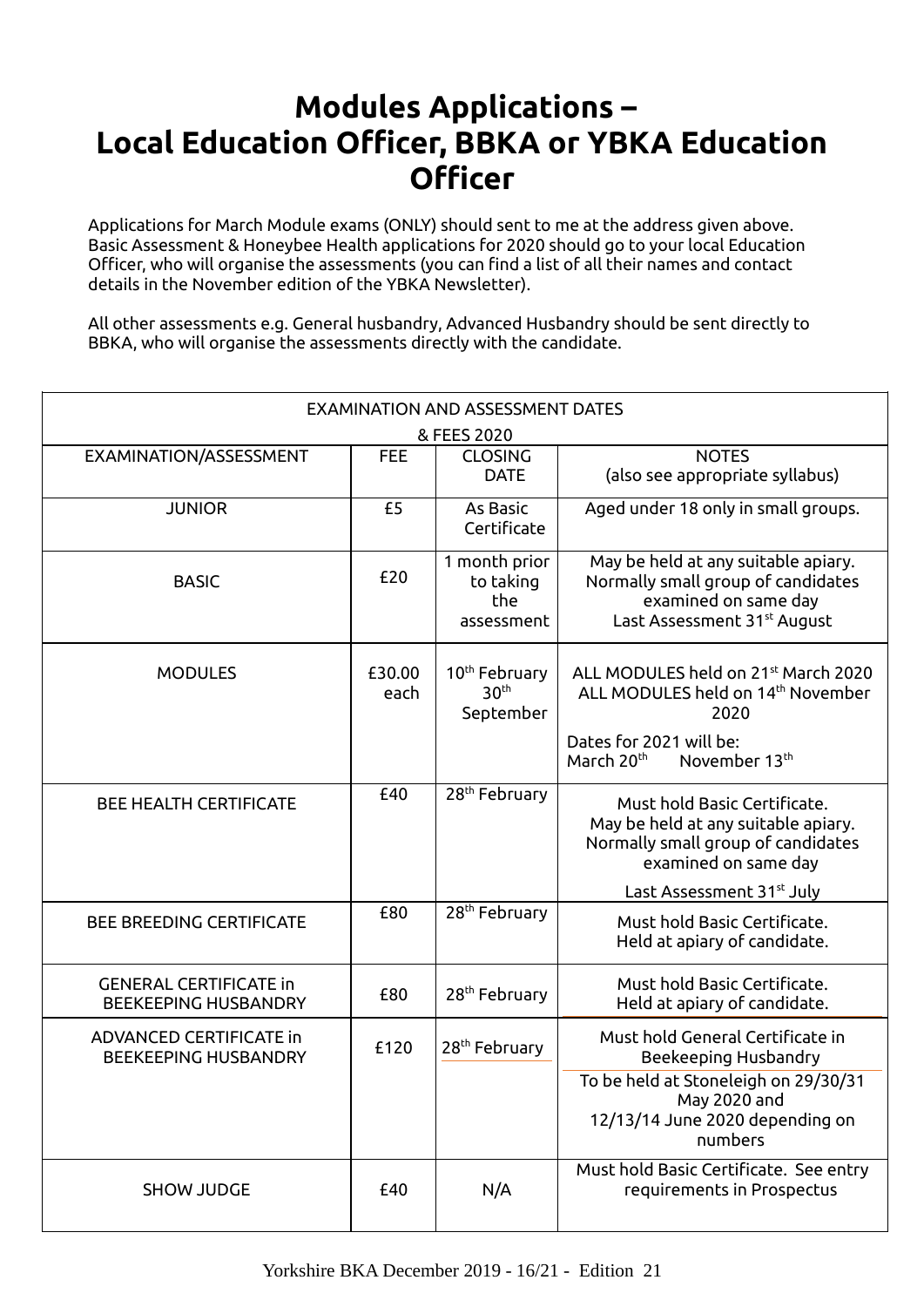| <b>MICROSCOPY</b>             | £60     | 31 <sup>st</sup> August | Must hold Basic Certificate. To be held at<br>various venues<br>21st/22nd November 2020 plus other<br>dates as required |
|-------------------------------|---------|-------------------------|-------------------------------------------------------------------------------------------------------------------------|
| <b>CORRESPONDENCE COURSES</b> | £60each | N/A                     | Available for the Basic, all seven Modules<br>and Microscopy theory                                                     |

Further information including Examination/Assessment application forms and syllabi are available from the web site www.bbka.org.uk

Refunds and deferrals

- 1. If there is a valid reason for not taking an examination or assessment, a refund can be given.
- 2. Generally, there will be an administration charge of £10.00 deducted from the refund except:
	- no refunds will be given after the closing date for Modules, or Advanced Husbandry;
	- no refund will be given for Microscopy or General Husbandry if withdrawal is within one month of the assessment
- 3. Deferral of an exam or assessment is allowed, as an alternative to a refund, provided due notice is given. This is for one year only and there will be an administration charge of half the entry fee, payable on re-application. After 1 year the full fee will be payable. Candidates who have deferred an exam must send an application form with the deferral fee when they wish to take the exam/assessment.

Non-Members

- For the Junior Assessment, BBKA Membership is not required
- For Members of Welsh BKA, Scottish BKA or Ulster BKA an additional fee of £9 will be required.
- All other candidates must hold BBKA membership of some category.

## <span id="page-16-0"></span>**Classified Adverts**

Do you have anything bee related for sale or wanting something bee related? If so, please email newsletter@ybka.org.uk the editor for a free sale or wanted listing:

Beekeeper winding down so some hives for sale

Strong colonies, clean frames, quiet bees, Brood box, varroa floors on all, queen excluder, super. Strong colonies

£300 each or buy two for £500 and get a free folding stand. Contact [vera.rider@ntlworld.com,](mailto:vera.rider@ntlworld.com) Tel: 07828 199 739

## **BBKA Forum**

[The BBKA has a new online forum. This is the web address. Pop along, sign up and say hello.](http://www.bbkaforum.co.uk/)  [www.bbkaforum.co.uk](http://www.bbkaforum.co.uk/)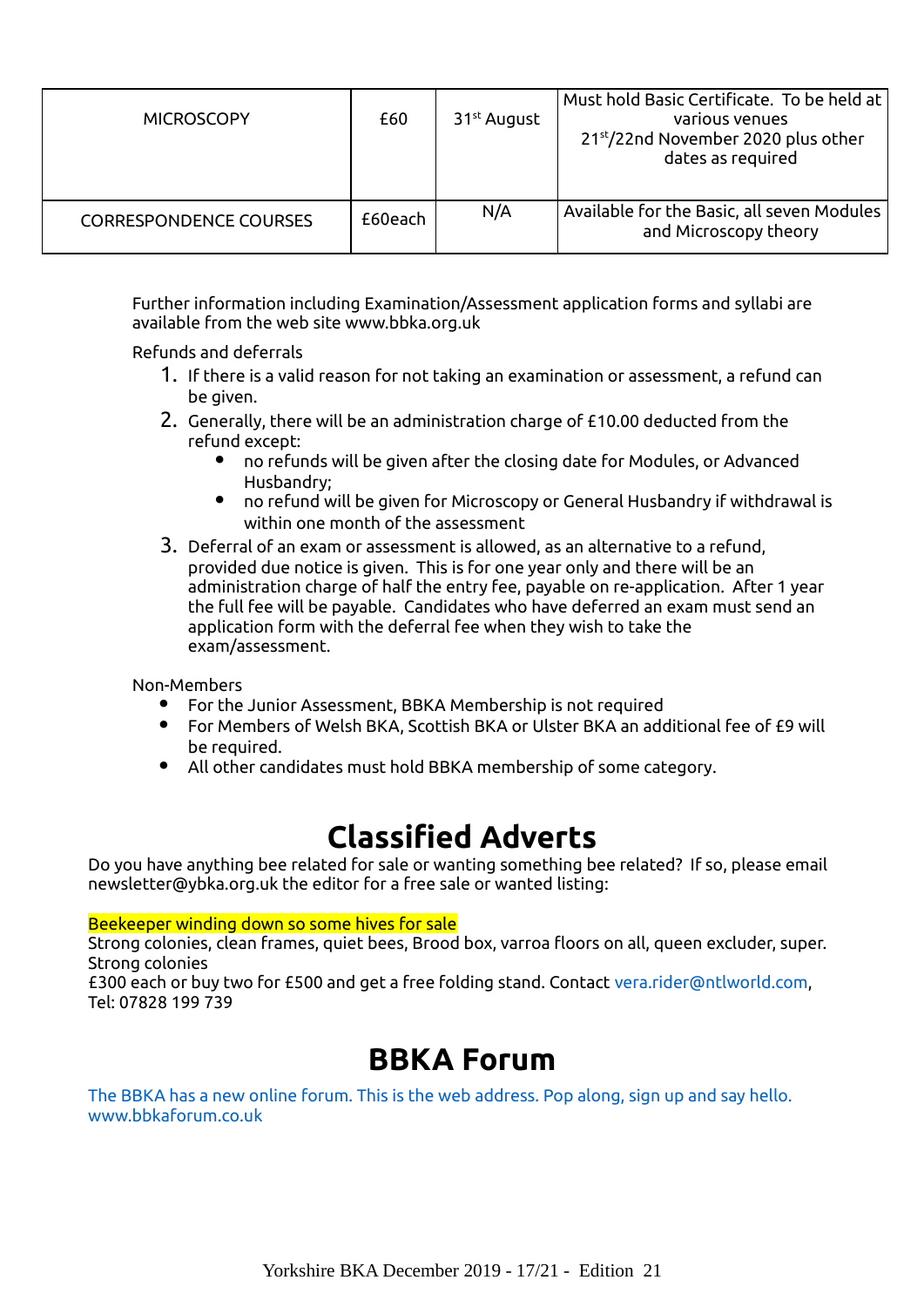## <span id="page-17-0"></span>**Committee Details**

Dave Shannon is now Chair of YBKA Mark Millard is Vice Chair Norbert Cooper continues as Treasurer Kirit Gorhandas is Examination and Assessments Officer Clare McGettigan is Education Training Officer Linda Schofield is now General Secretary Tony Jefferson is the YBKA Delegate to BBKA. Chris Barlow continues as Newsletter Editor David Lamont continues as YBKA Webmaster



## A new look for a new decade!



Online at www.bee-craft.com A variety of options are available including digital only Contact us at secretary@bee-craft.com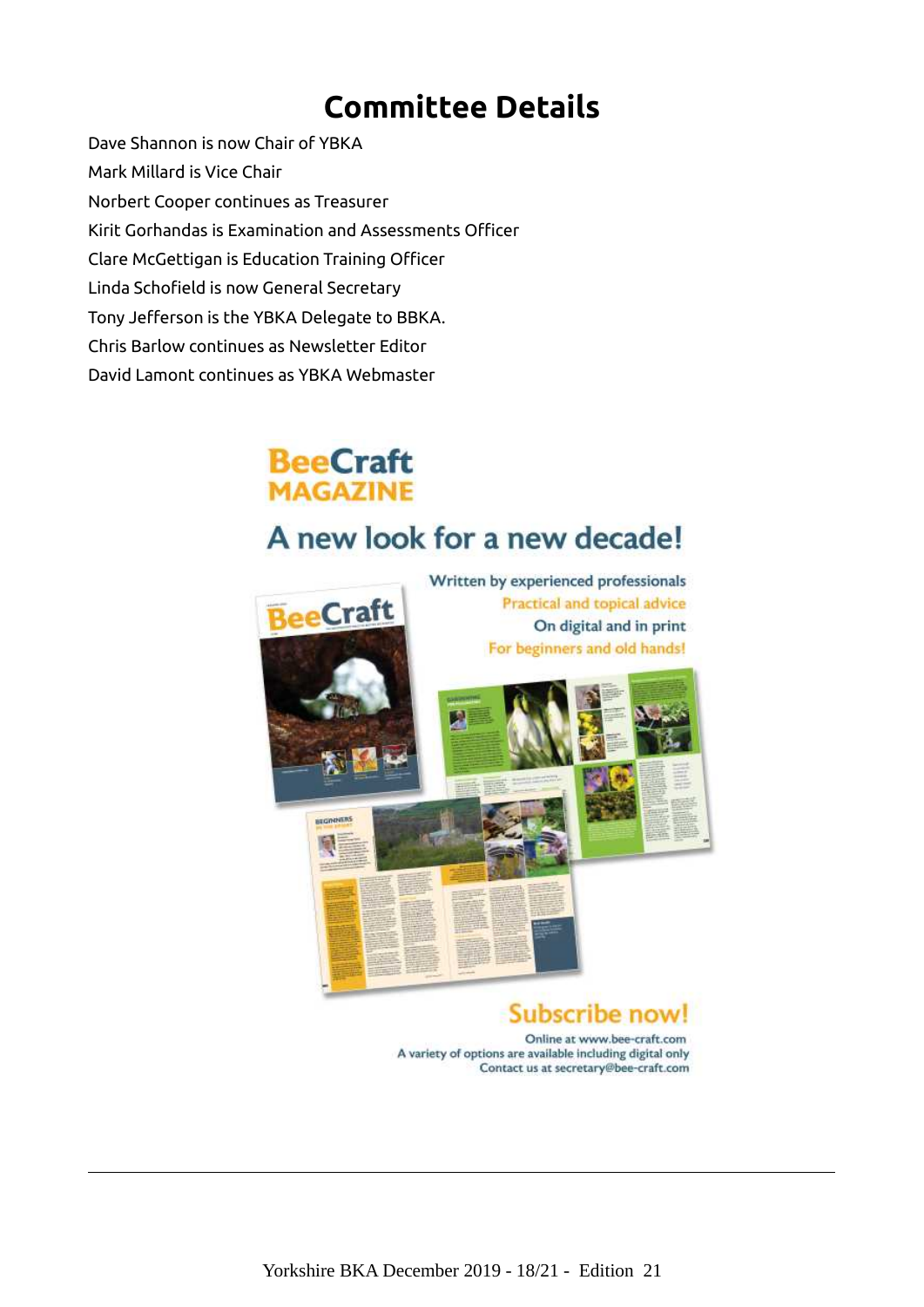# **Quality Beekeeper Clothing At Affordable Prices Full Suits, Smocks, Bee Vests & Veils** Full adult suit - £55 (with free postage) **From Somerset** Email: michaeljohnduckett@gmail.com www.thebeeshop.co.uk

# Northern Bee Books

Come see us at Tradex 14th March 2020 9am till 4.30 pm Hall H2, Stoneleigh Park, Warwickshire, CV8 2LG













Why not Sign up FREE to our online newsletter "The Bee book Paper"

## for the latest in beekeeping book news.

The newsletter, the titles above and many more are available at www.northernbeebooks.co.uk Ring 01422882751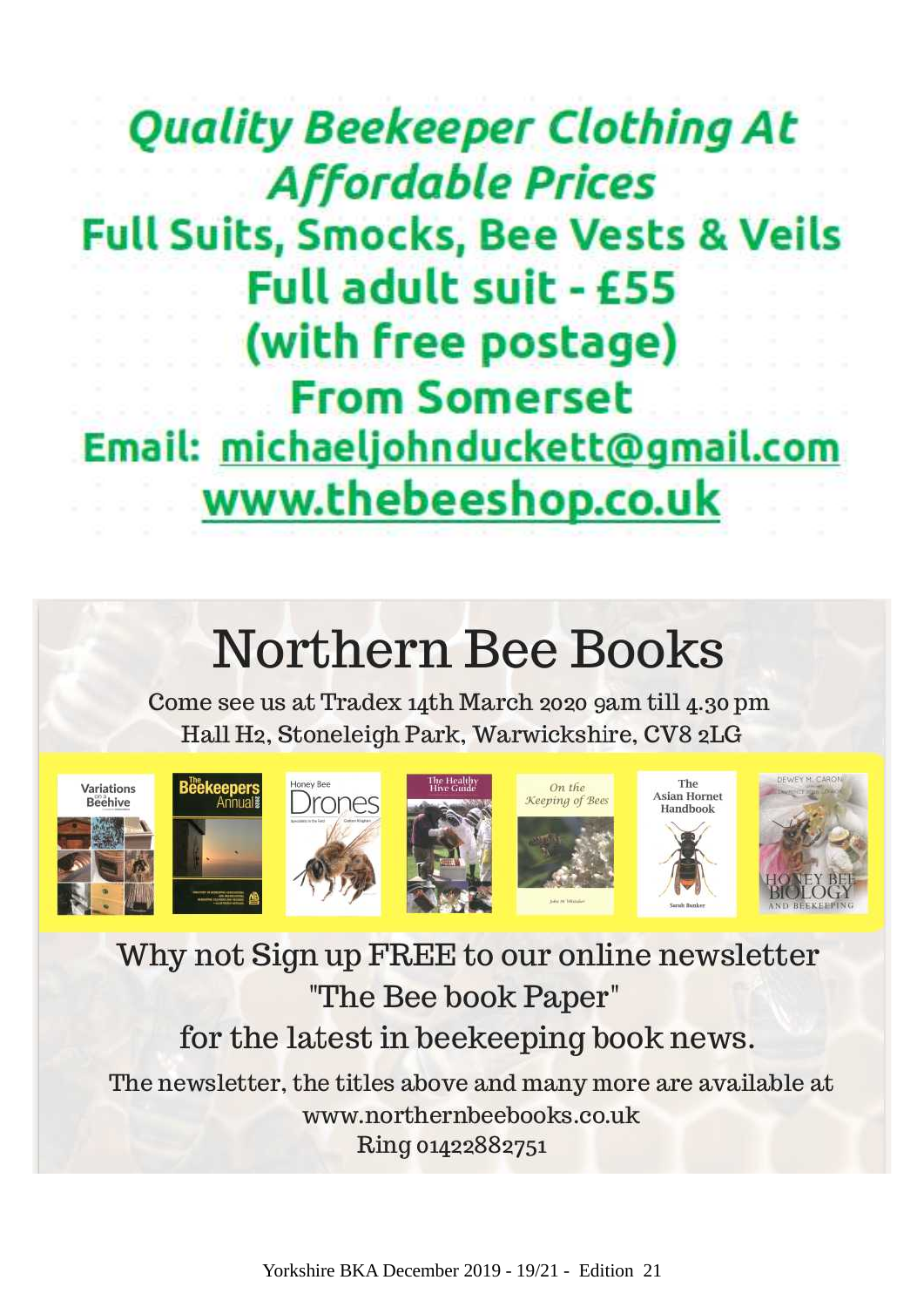

**SHOWS THAT WE WILL BE ATTENDING IN 2020 ULSTER BEEKEEPING CONVENTION 14th-15th FEB BEETRADEX CONVENTION 14th MARCH WELSH BKA CONVENTION 28th MARCH BBKA SPRING CONVENTION 4th APRIL HALF DAY EVENT AT MAISEMORE APIARIES 27th JUNE** NATIONAL HONEY SHOW 22nd-24th OCT

**COME AND SEE US ON OUR STAND.** THERE WILL BE PLENTY OF 2ND OUALITY HIVE PARTS **& 2ND QUALITY FRAMES PACKED IN 50s! SPECIAL OFFERS ON EXTRACTORS. HONEY TANKS. BEESWAX FOUNDATION & SO MUCH MORE!** 

PLUS, DON'T FORGET OUR EXCELLENT WAX EXCHANGE SERVICE FOR EVEN BETTER VALUE FOR YOUR MONEY!

PLEASE SEE OUR WEBSITE NEARER THE DATES ABOVE FOR MORE DETAILS! WILL BE TAKING PRE-ORDERS WHICH MUST BE PAID FOR IN ADVANCE FOR COLLECTION ON OUR WAX LORRY OUTSIDE ON THE DAY OF ANY OF THE SHOWS ABOVE!



OLD ROAD, MAISEMORE, GLOUCESTER, GL2 8HT TEL: 01452 700289 FAX: 01452 700196 sales@bees-online.co.uk www.bees-online.co.uk www.woodenbriquettes.co.uk